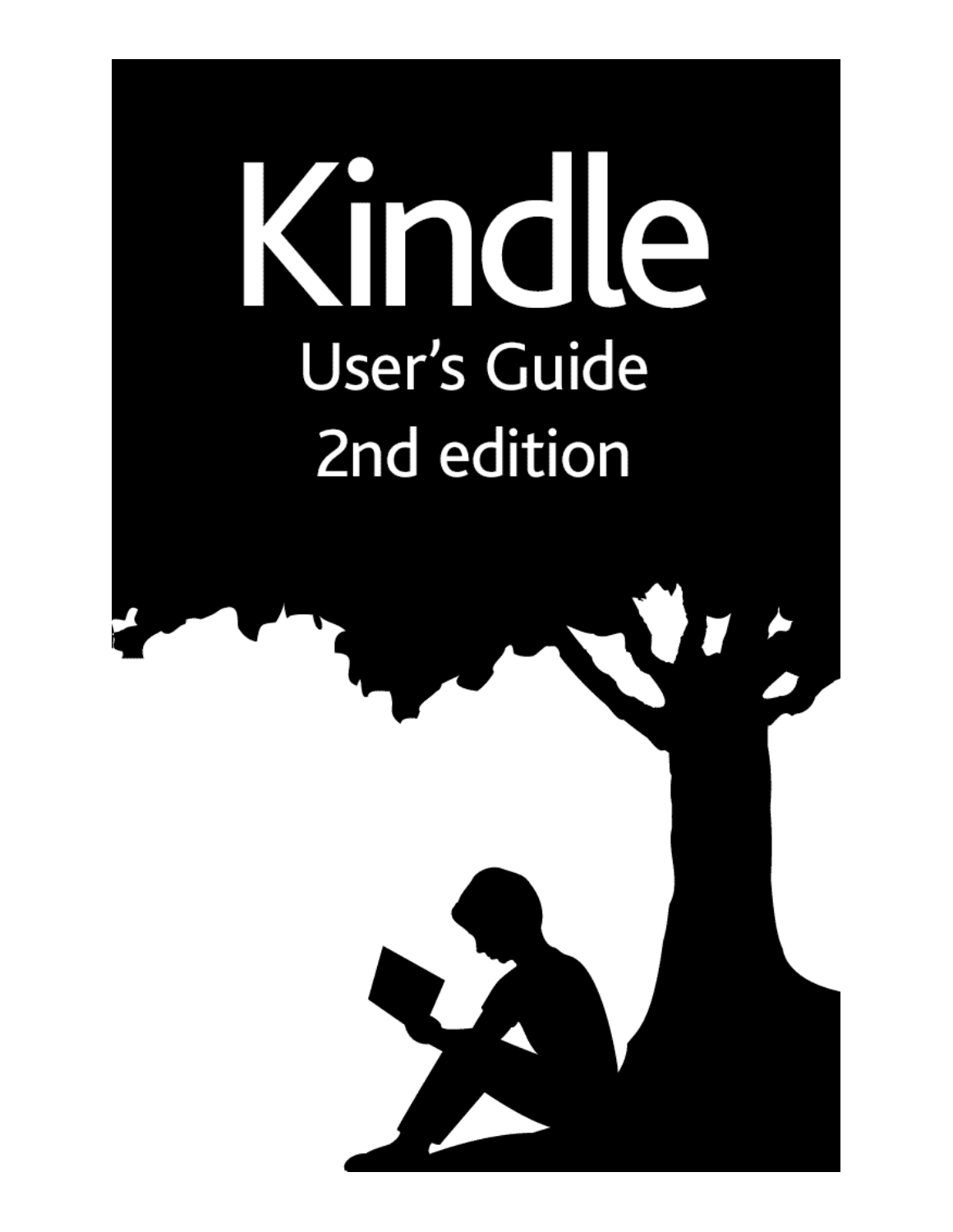# **Contents**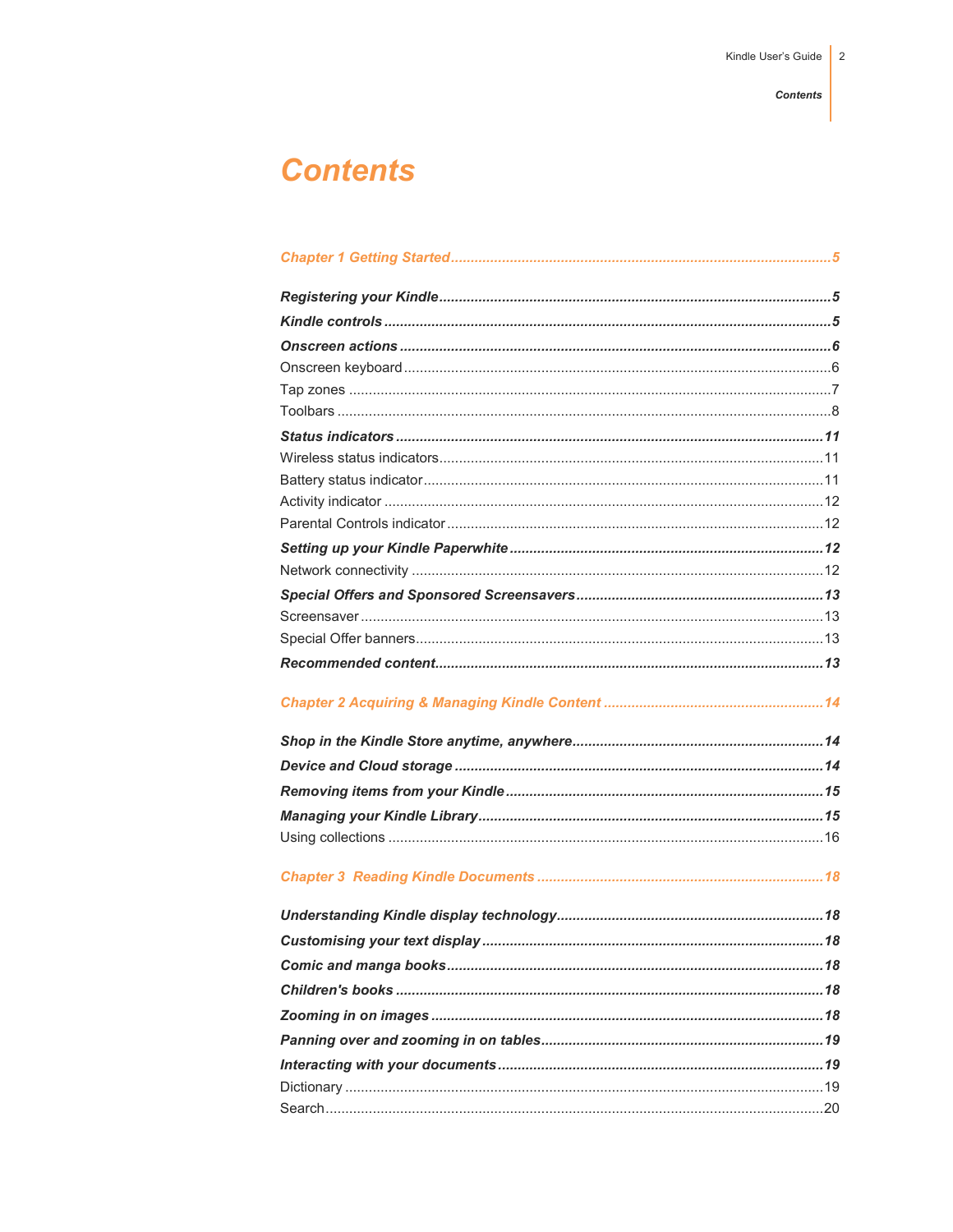#### **Contents**

| Information Regarding Exposure to Radio Frequency Energy 35 |  |
|-------------------------------------------------------------|--|
|                                                             |  |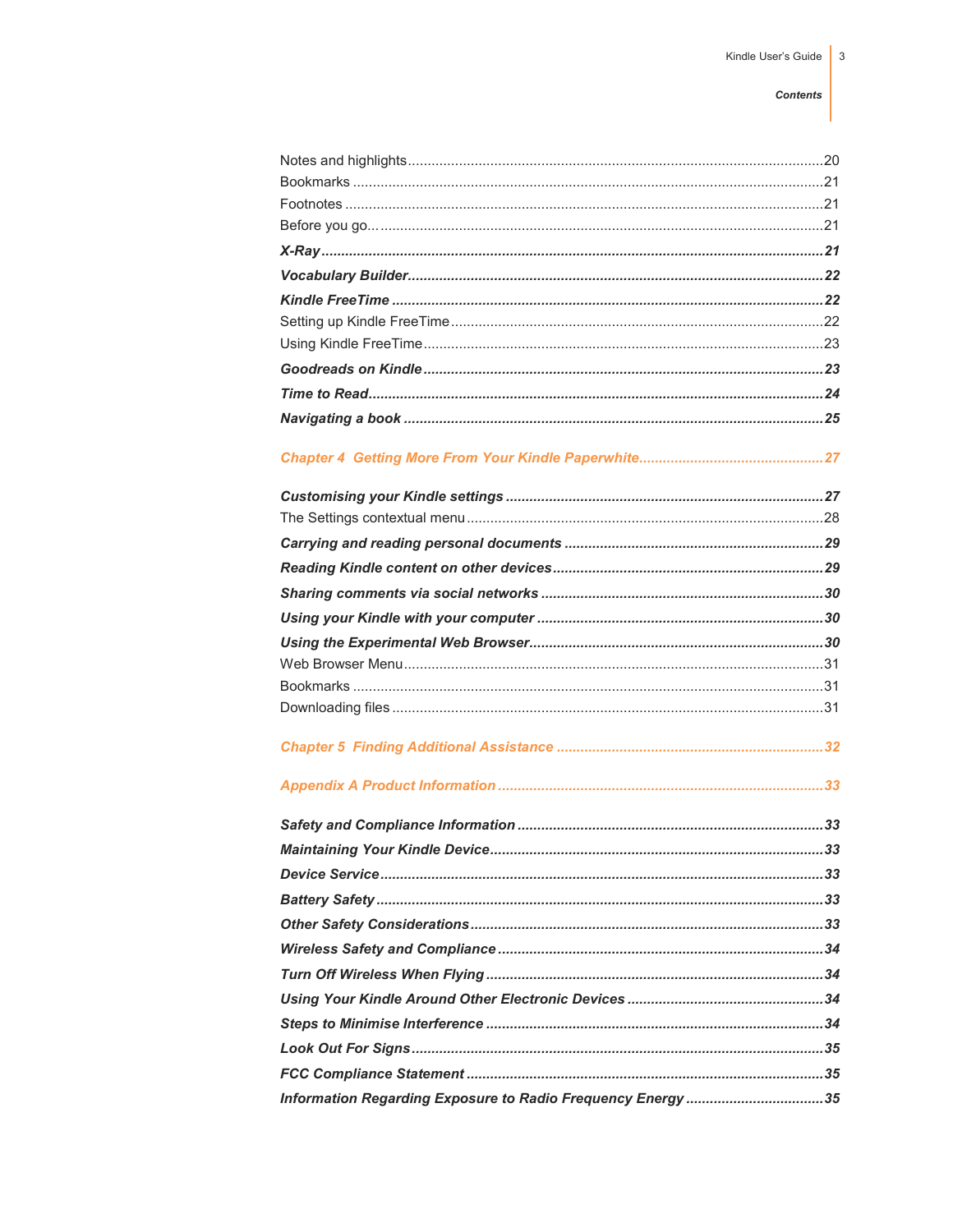#### **Contents**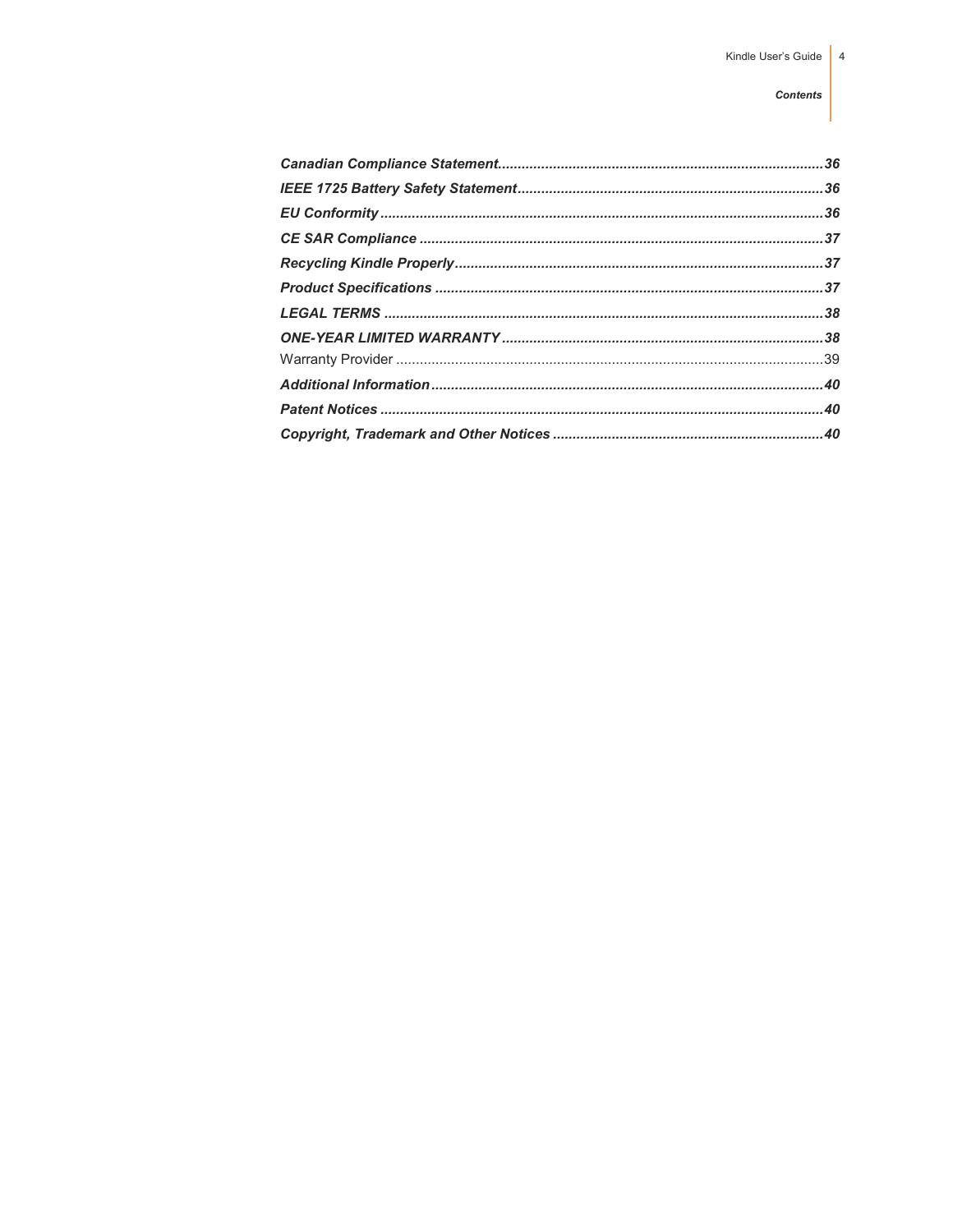# <span id="page-4-0"></span>*Chapter 1 Getting Started*

Welcome to your new Kindle Paperwhite. This short guide will familiarise you with all of the features and functionality of your Kindle. Some Kindle features may not be available based on your country of residence or location. Please visi[t www.kindle.com/supportf](http://www.kindle.com/support)or more information about specific features..

# <span id="page-4-1"></span>*Registering your Kindle*

If you bought your Kindle online using your Amazon account, it is already registered to you. To verify, tap the Home button and look for your Amazon username in the upper left corner of the Home screen. If it says My Kindle or shows the name of a previous owner instead of your own Amazon account name, you'll need to register it. See [Setting up your](#page-11-2)  [Kindle Paperwhite](#page-11-2) in this chapter for instructions on setting up and registering your Kindle.

# <span id="page-4-2"></span>*Kindle controls*

You need to learn only a few simple controls to use your Kindle Paperwhite.



Power button: To turn on your Kindle, press the Power button. If you need to turn off your Kindle screen, press and hold the Power button for 7 seconds until the Power dialog displays, then select Screen Off.

Your Kindle will go into sleep mode automatically after a few minutes of inactivity and a screensaver will display. This static screensaver uses no battery power. To put your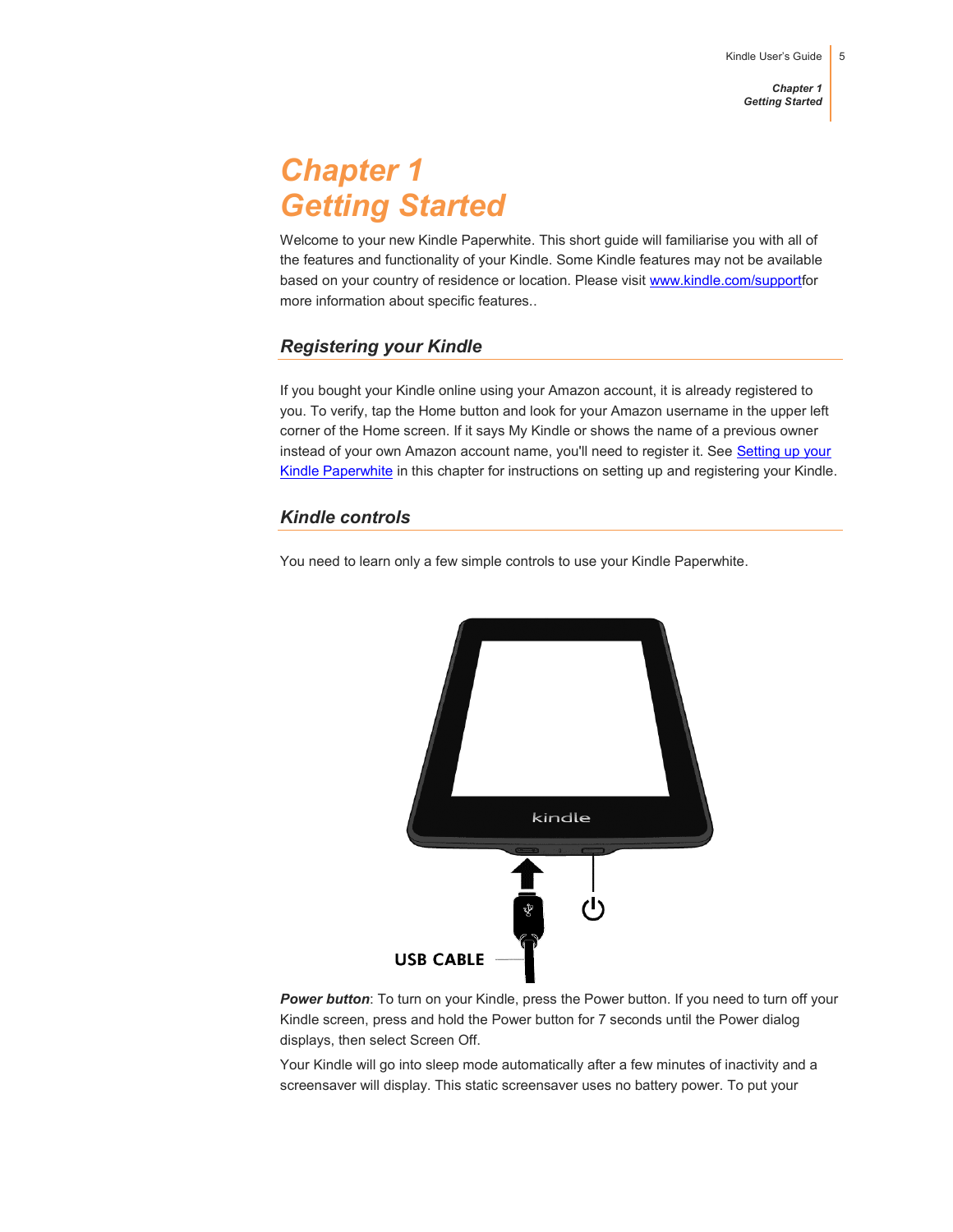Kindle in sleep mode, press and release the Power button. To wake up your Kindle, press and release the Power button.

If your Kindle does not power on or is unresponsive during use and you need to restart it, press and hold the Power button for 7 seconds until the Power dialog displays, then select Restart. If the Power dialog does not display, press and hold the Power button for 20 seconds.

*Micro-USB/power port*: You can use the USB cable supplied to connect your Kindle to a computer for charging the battery and transferring files. To charge your Kindle from a power outlet, you will need a compatible AC adaptor (sold separately) for the USB cable.

When your Kindle is charging, a lightning bolt appears on the battery icon at the top of the Home screen. The indicator light on the bottom edge will turn amber while the battery is charging and green when it is fully charged. Charging should take less than four hours using a Kindle AC adaptor. Charging using 3rd-party adapters or via USB should take less than four hours, but may take longer depending on the capability of the hardware.

You can still use your Kindle whilst it is connected to your computer and charging via USB. To do so, dismount or eject it so that your Kindle exits USB drive mode.

- *Windows*: Right-click on the "Safely remove hardware" icon in the lower right-hand corner of the task bar and follow the onscreen instructions to remove your Kindle.
- *Mac OS X*: Click the Eject button next to the Kindle in any Finder window, or drag it from the Desktop to the Trash.

Your Kindle will then exit USB drive mode, but will continue to charge. If the charge indicator light on the bottom edge of the Kindle does not come on, make sure that the USB cable is fully inserted into your Kindle and into the USB port of the computer. If your Kindle is still not charging, try another USB port or electrical outlet.

Note that if your Kindle is plugged into a low-powered USB port — such as those found on some keyboards and older computers — it will not receive enough power to charge.

#### <span id="page-5-0"></span>*Onscreen actions*

Your Kindle Paperwhite features a touchscreen interface that allows you to perform many tasks with just a tap or swipe of a finger. To select an item, simply tap it. For example, tap a book cover or title on your Home screen to open the book, or tap a button to perform that button's action.

#### <span id="page-5-1"></span>*Onscreen keyboard*

Your Kindle has an onscreen keyboard. When you tap within the Search field or begin other actions that require you to type in information, the keyboard displays automatically at the bottom of the screen. Tap the keys to enter your selection and use the appropriate buttons to continue on to the next action. As you type, word suggestions based on your entries will appear above the keyboard. Tap the word you want to select. Tap the  $\frac{1231?}{2}$ key to enter numbers or symbols. Tap the  $\left\lfloor \frac{\text{ABC}}{\text{ABC}} \right\rfloor$  to return to the regular keyboard. Tap the Shift key to enter uppercase characters. Tap the Shift key twice to enter caps lock mode, and tap it once to exit the mode. To select a keyboard for a different language, on the Settings page select Device Options, then Language and Dictionaries.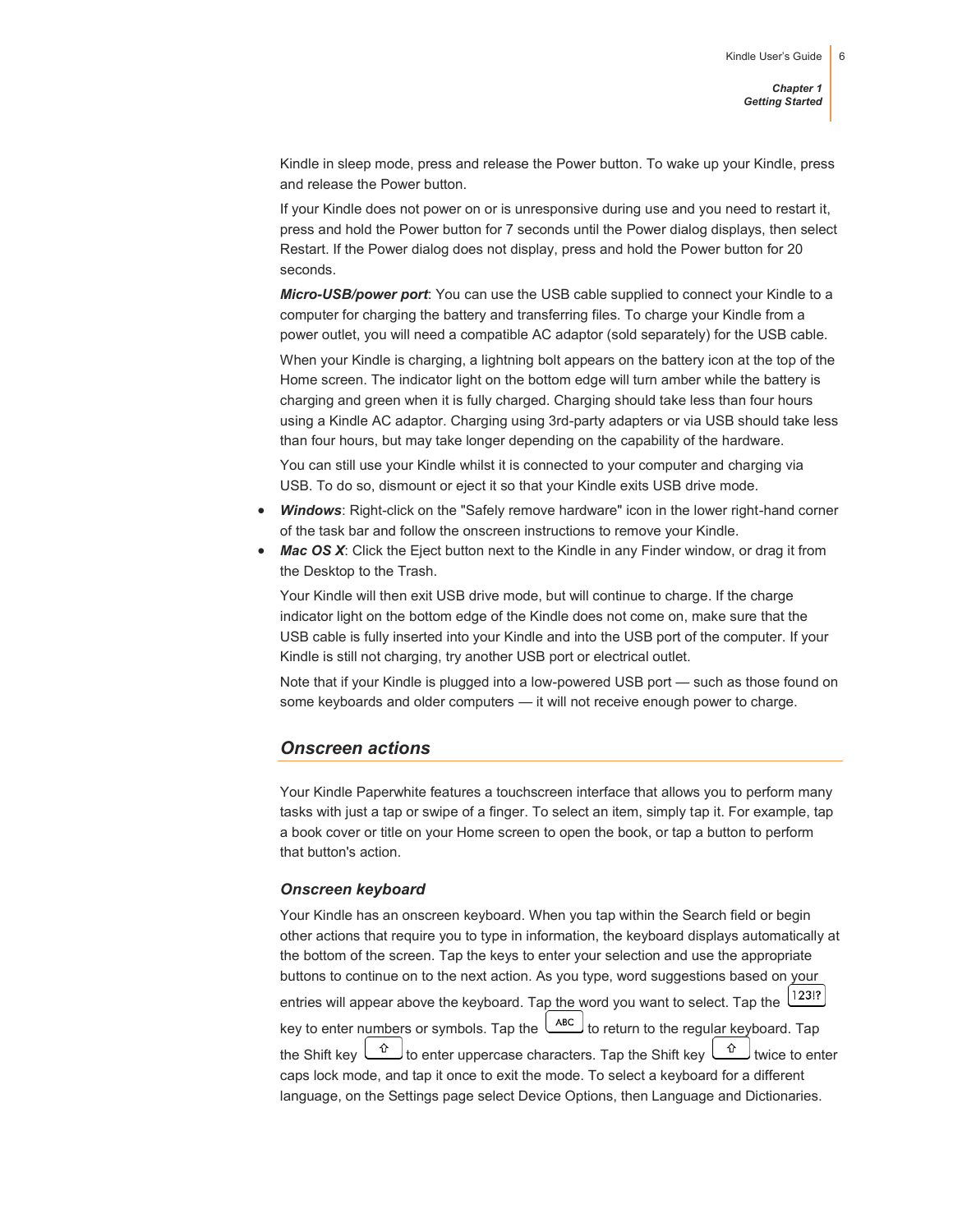Select the Keyboards option. If you have selected multiple keyboards a Globe key  $\Box$  is added to your keyboard. To select a different keyboard, tap the Globe key.

Your Kindle supports the entry of diacritics and special characters using the keyboard. To display these characters, press and hold the base letter's key. For example, press and hold the "n" to display  $\dot{n}$ ,  $\ddot{n}$ , or  $\ddot{n}$ .

#### <span id="page-6-0"></span>*Tap zones*

The EasyReach feature of your Kindle lets you effortlessly turn pages in a book or periodical whilst holding the device with just one hand. Tapping almost anywhere in the display area will take you to the next page; the area is large enough to be tapped whether you hold the device with your left or right hand. Tap the left side of the screen to go to the previous page. The EasyReach tap zones differ depending on whether your Kindle is in portrait or landscape mode. When reading, you can change the screen orientation by tapping on the Menu button and selecting Portrait or Landscape Mode. Note that the option displayed depends on the current orientation of your Kindle.

#### *Portrait Mode*

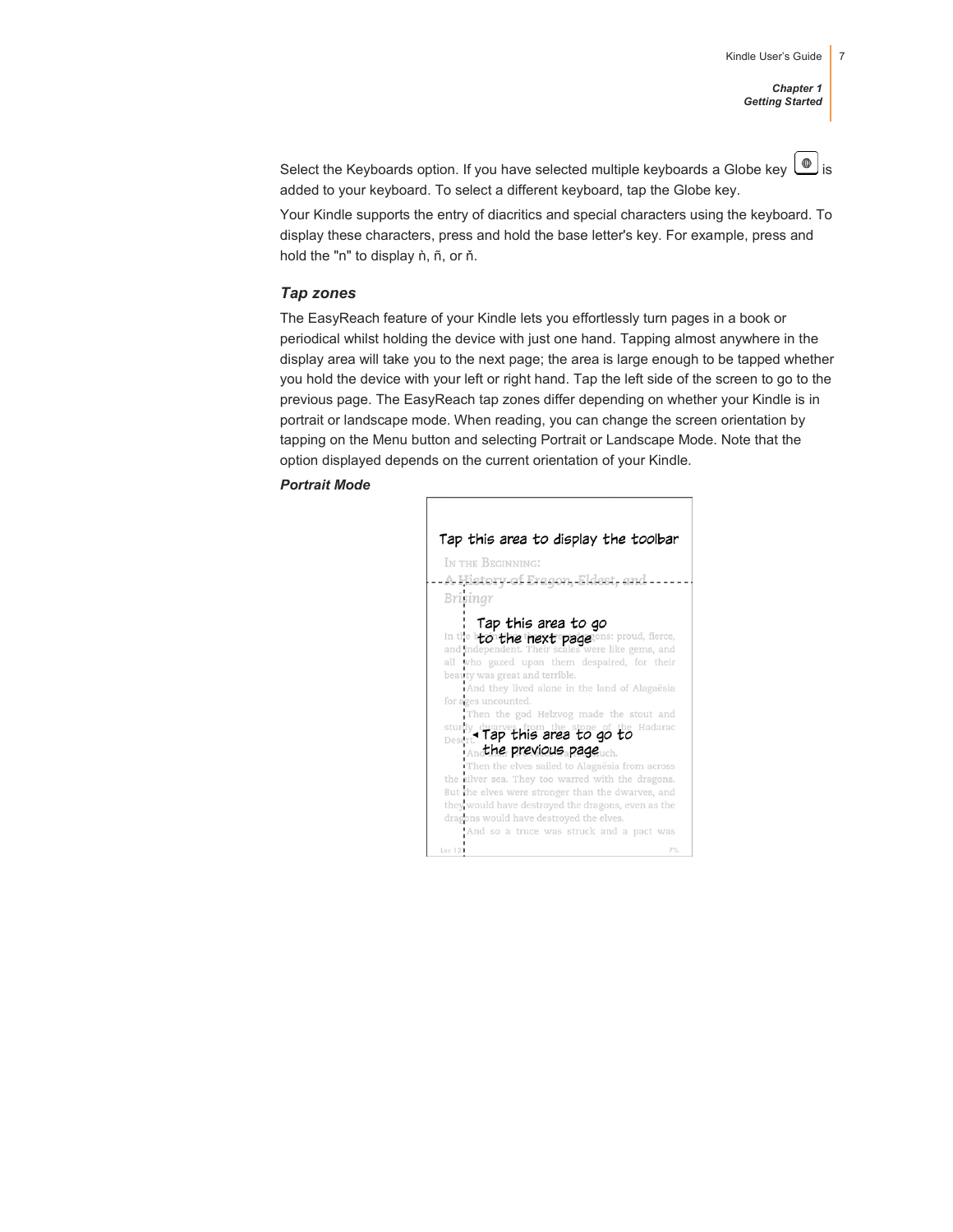#### *Landscape Mode*



If you prefer, you can change pages by swiping the screen with your finger. To go to the next page, swipe your finger from right to left across the screen. To go to the previous page, swipe your finger from left to right across the screen.

#### <span id="page-7-0"></span>*Toolbars*

EasyReach also lets you tap the top of the screen to display a toolbar. Toolbar options vary depending on what you are viewing.

*Standard toolbar*



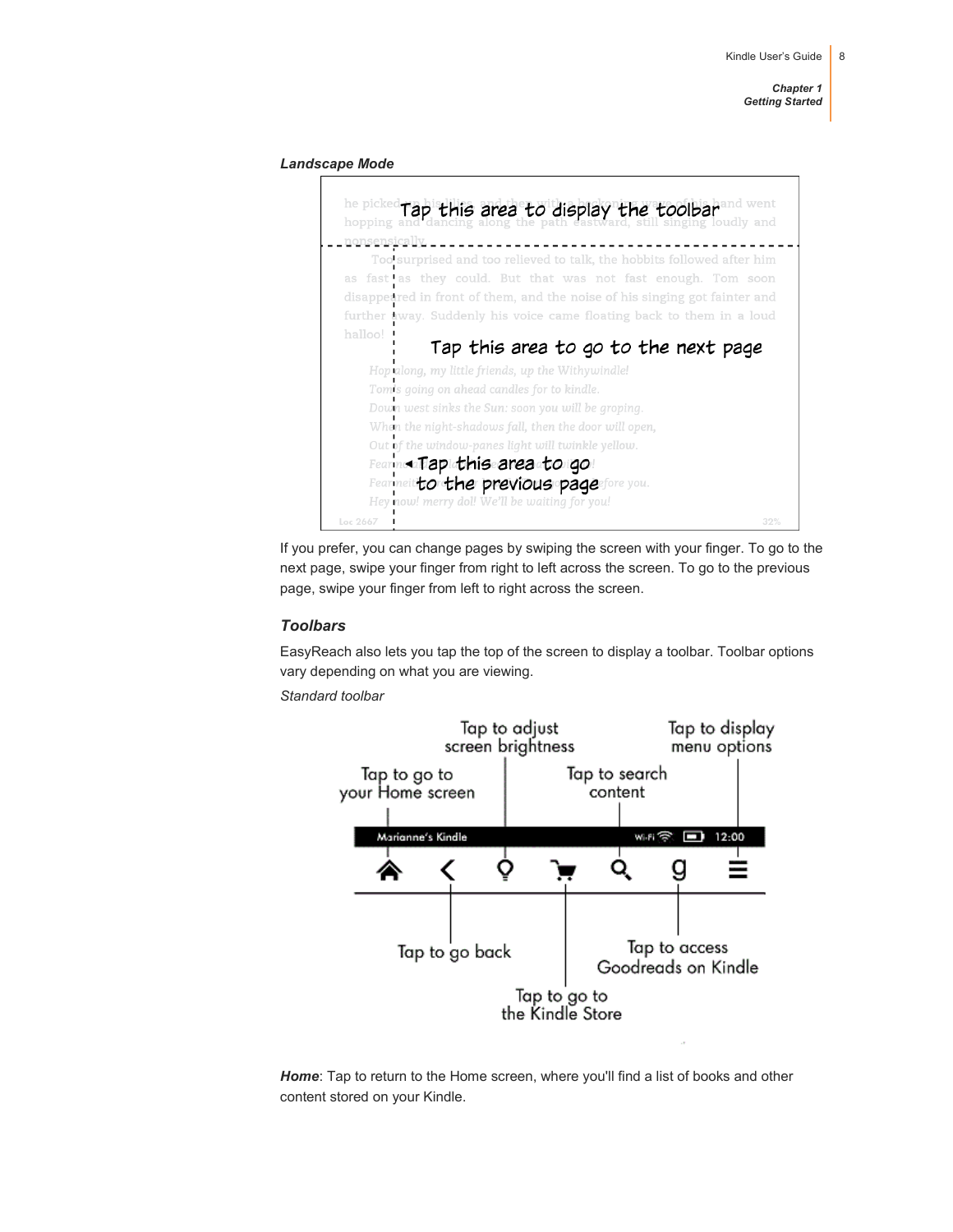**Back**: Tap to retrace your steps. For example, you can follow a link from a book, then tap the Back button to return to your place in the book.

*Screen Light*: Tap to access screen light controls. There are several ways to adjust screen brightness:

- Slide your finger along the scale until you reach the desired setting.
- Tap anywhere on the light scale to select a specific setting.
- Tap the + sign to use a higher light setting, and tap the sign to use a lower light setting.

Press and hold the + sign to select the standard maximum brightness setting. Press and hold the - sign to choose the minimum brightness setting.

*Kindle Store*: Tap to go to the Kindle Store. Your Kindle must have an active Wi-Fi or 3G connection to use this feature.

**Search:** Tap to bring up the search field. To exit search, tap the X on the right side of the search bar.

*Goodreads on Kindle*: Tap to connect to the Goodreads community on your Kindle to see what your friends are reading and to share and rate books. For more information, see Goodreads on Kindle. The Goodreads button will not display if:

- It is not available in your country of residence or location.
- Your device is not yet registered.

*Menu*: Tap to display a list of options. The menus are contextual, which means they change to offer appropriate options depending on what you're currently doing with the device. For example, on the Home screen of a Kindle with Special Offers, menu options may include Shop in Kindle Store, View Special Offers, List or Cover View, Create New Collection, Sync and Check for Items, and Settings. Note that you can view content on the Home screen using the default cover view or by list view.

When you're reading a book, menu items specific to that task may include Notes, Portrait or Landscape Mode, Book Description, About the Author, Reading Progress, and Vocabulary Builder. Note that About the Author is only available for books that support author profiles.

#### *Reading toolbar*



A secondary toolbar displays when you're reading a book and tap the top of the screen.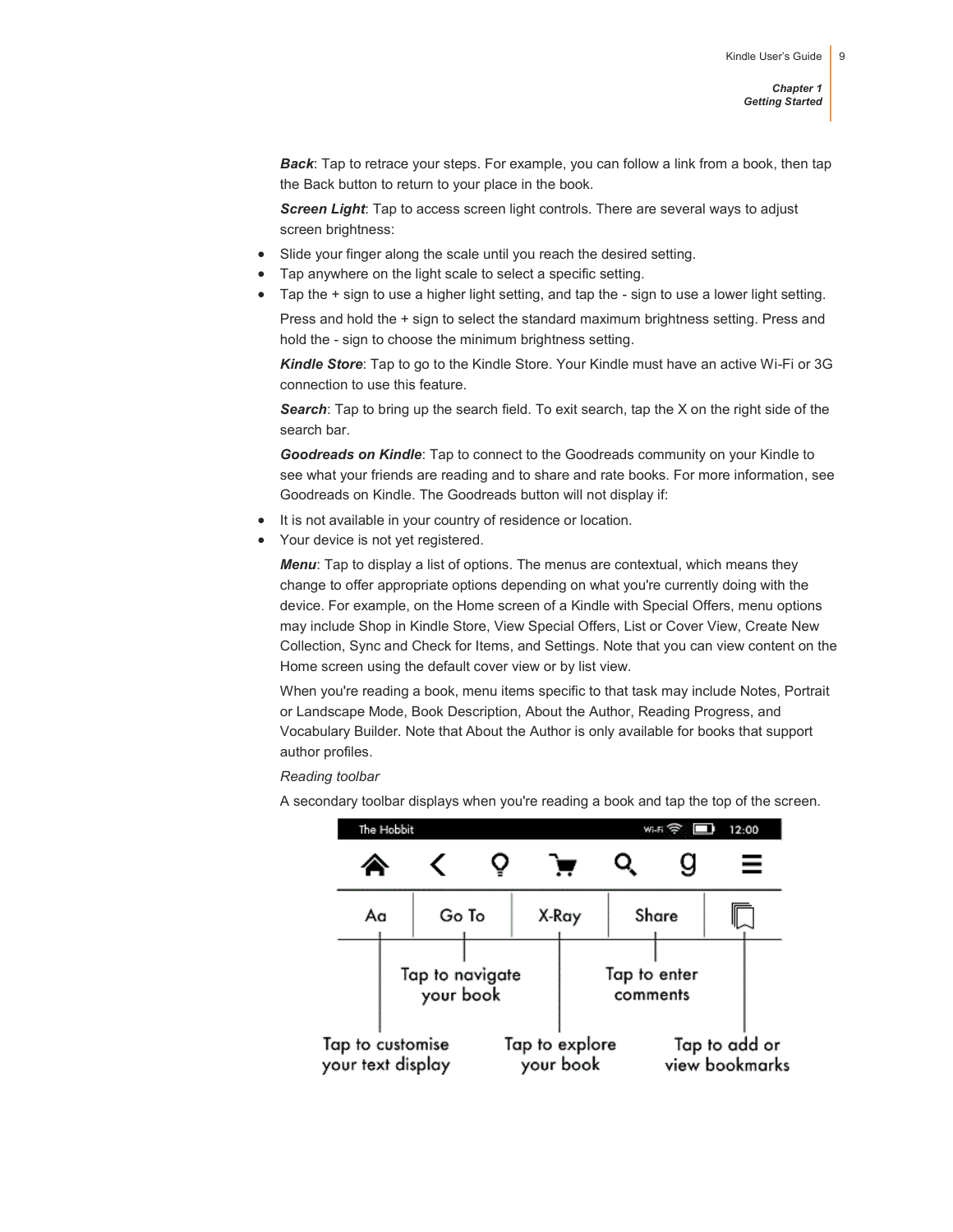**Text (Aa)**: Tap to display font and text options for your Kindle books, including font size, typeface, publisher font, line spacing and margins.

*Go To*: The Contents tab displays the book's contents, including Beginning and chapter titles. Use the Page or Location option to further navigate your book. The options displayed will vary depending on the content you're reading. Tap the Notes tab to access your notes and highlights. You can also view Popular highlights and Public notes by selecting the corresponding options under the Notes tab.

*X-Ray*: The X-Ray feature lets you explore the "bones" of the book with a single tap. For example, you can see all of the passages in a book that mention specific ideas, fictional characters, historical figures, places or topics. If X-Ray is not available for a book, the button will be disabled. For more information, see [X-Ray.](#page-20-3)

**Share:** Tap to share your thoughts with other readers.

*Bookmarks*: Tap to add or delete a bookmark on the current page, and view previously added bookmarks. The Bookmark button on the toolbar changes from white to black on bookmarked pages. A preview pane displays when you tap a bookmark in the list. To go to the selected location, tap the preview pane. To exit the bookmark feature, tap outside the bookmark drop-down.

#### *Reading Navigation toolbar*

When reading, swipe up from the bottom of the page to display the Reading Navigation toolbar.



Use this toolbar to navigate a book and preview a new page or location in the book. For more information, se[e Navigating a book.](#page-24-0)

#### *Periodicals toolbar*

When you're reading a periodical, the toolbars are configured specifically for that purpose. To display the toolbar, tap the top of the screen.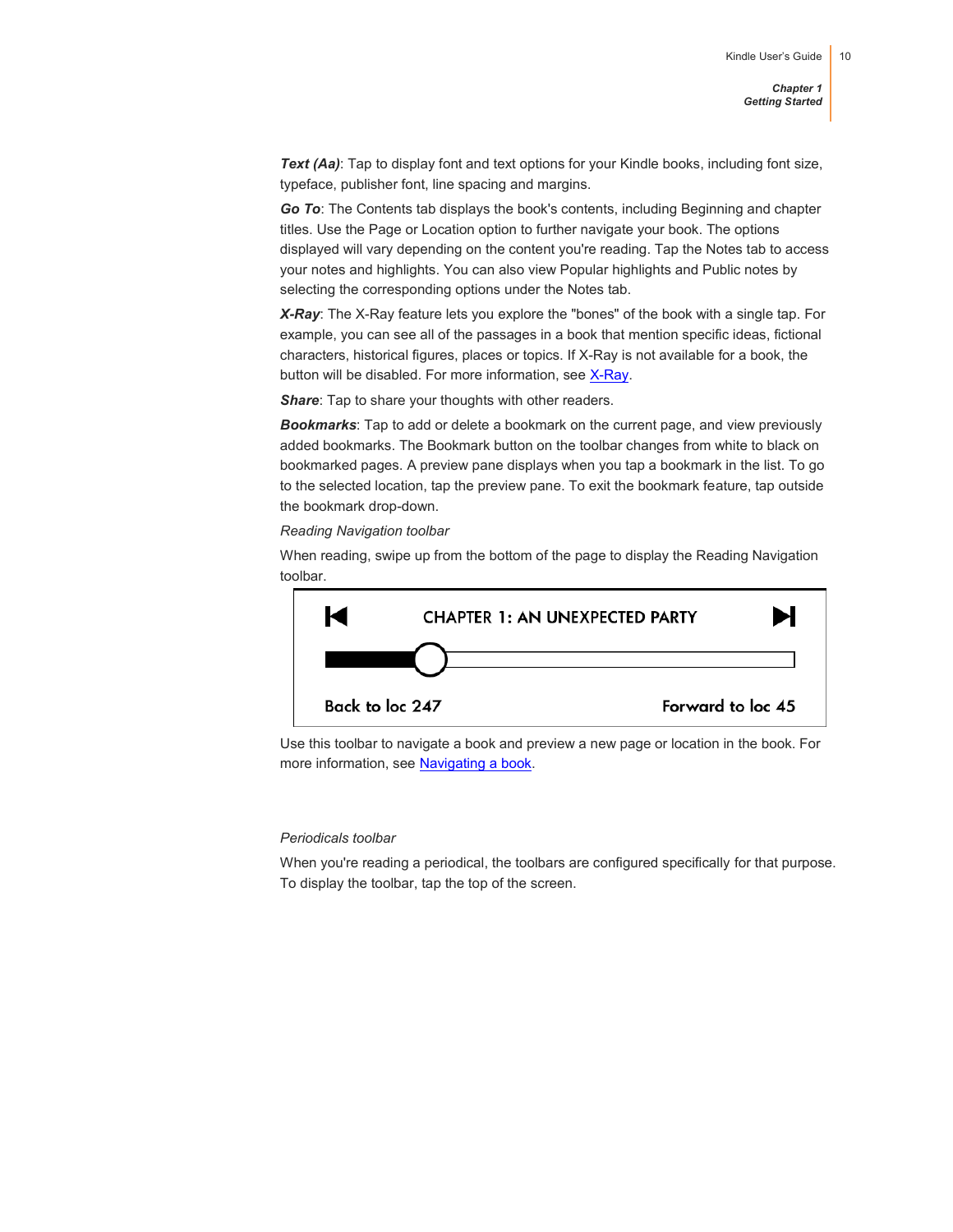Tap here to display content lists of the sections and articles in this issue

| The New York Times . 27 Jul 2012 |                          |  |  | Wi-Fi $\widehat{\mathbb{R}}$ $\Box$ | 12:00                                                                       |  |
|----------------------------------|--------------------------|--|--|-------------------------------------|-----------------------------------------------------------------------------|--|
|                                  |                          |  |  | ≣                                   |                                                                             |  |
|                                  | Aα                       |  |  |                                     | Clip This Article                                                           |  |
| Tap this button to display       | highlights of this issue |  |  |                                     | Tap this button to save<br>the current article to<br>your My Clippings file |  |

*Periodical Home*: Tap to display highlights of the issue you're reading.

*Sections and Articles*: Tap to go to the content list of sections and articles in a newspaper or magazine. This option is not available in blogs.

A secondary toolbar is available when you're reading a periodical and are on the article detail page. Options include:

**Text (Aa)**: Tap to display font and text options for your periodicals, including font size, typeface, line spacing and margins.

*Clip This Article*: Tap to clip an entire periodical article to the My Clippings file. The My Clippings file is located on your Home screen and stores your notes, bookmarks, highlights and clipped articles.

# <span id="page-10-0"></span>*Status indicators*

At the top of the Home screen, you'll see indicators that inform you about the status of your Kindle Paperwhite. To view these indicators within a book or document, tap the top of the screen to display the toolbars.

## *Wireless status indicators*

The Amazon Whispernet service delivers content wirelessly to your Kindle whenever and wherever you want it. Your Kindle can connect to Whispernet via its built-in Wi-Fi capability; some models also include free 3G wireless connectivity to Whispernet. The more bars on the Wi-Fi or 3G status indicator that are filled, the stronger the signal.

<span id="page-10-1"></span>

Your Kindle is connected to Whispernet using Wi-Fi.

**3G III** Your Kindle is connected to Whispernet using a 3G mobile network. Alternatively, you may see an icon for an EDGE or GPRS network next to the signal-strength bars (applies only to Kindle 3G).

<span id="page-10-2"></span>

Your Kindle is in Aeroplane Mode and you have no wireless connectivity.

*Battery status indicator*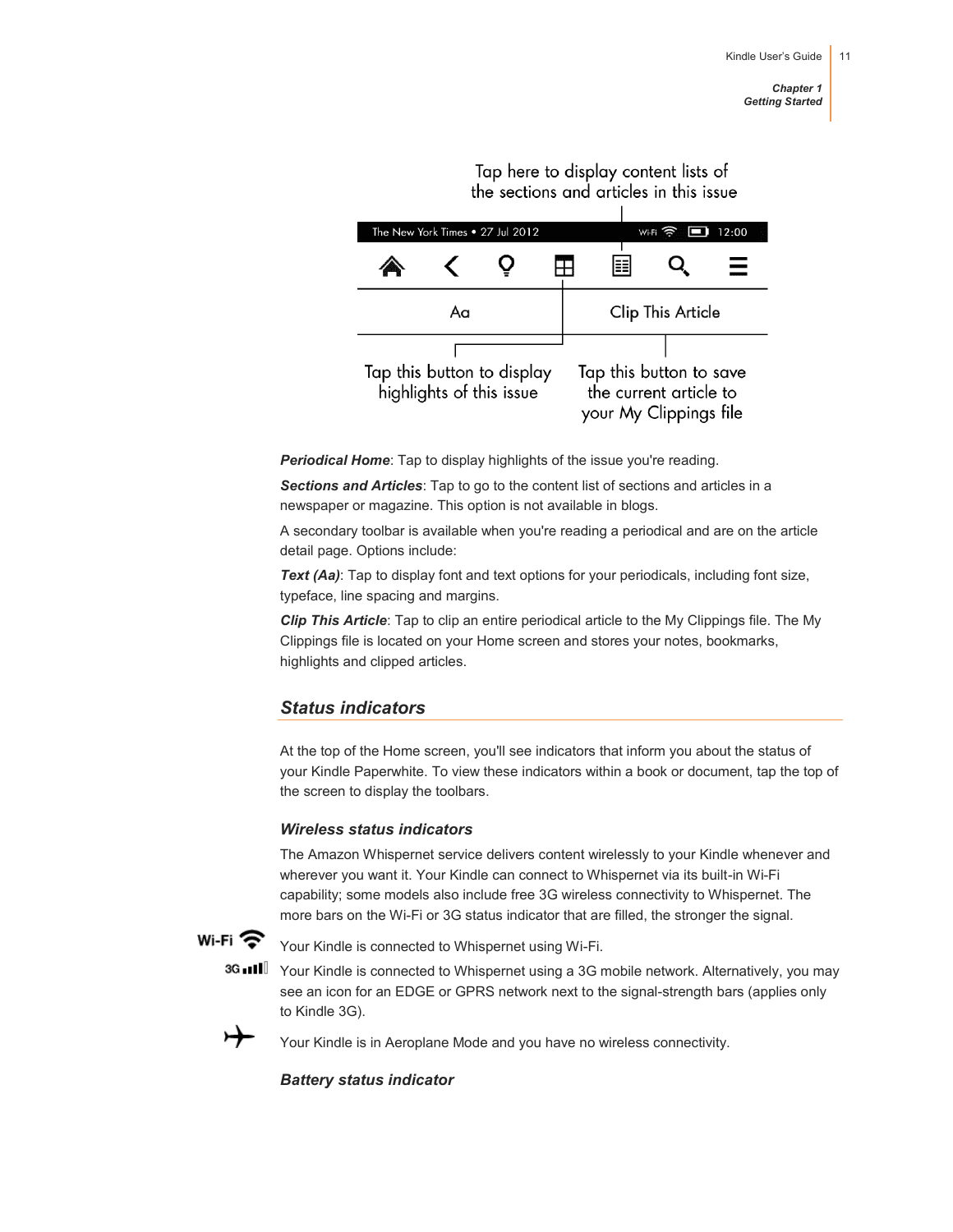<span id="page-11-0"></span> $\blacksquare$ The Kindle battery indicator shows the various states of the battery as it discharges. When your Kindle is charging, a lightning bolt appears on the battery icon. Note that a weak wireless signal can increase power consumption.

## *Activity indicator*

£\$

<span id="page-11-2"></span><span id="page-11-1"></span>А.

This indicator appears in the top left corner of your Kindle screen when it is scanning or connecting to a network, busy downloading new content, syncing and checking for new items, searching for an item, opening a large PDF file or loading a web page.

#### *Parental Controls indicator*

This indicator appears when Parental Controls are enabled, either because you have turned on specific restrictions or because a Kindle FreeTime profile is active. For more information, se[e Parental Controls.](#page-26-2)

### *Setting up your Kindle Paperwhite*

If you're reading this guide, you've probably completed the Kindle setup process, which includes selecting your device language, connecting to a wireless network, registering your Kindle with your Amazon account, and optionally linking your Kindle to your social network accounts. If you haven't done these steps yet, go to the Home screen now, select Set Up Your Kindle, and follow the onscreen prompts. If you have difficulty connecting to your wireless network, please contact your Network Administrator or the individual responsible for maintaining the network you are trying to access. Once you have completed the setup process, Set Up Your Kindle will no longer appear on your Home screen.

To register a Kindle that has been registered previously, from the Home screen tap the Menu button and select Settings. On the Settings page, tap Registration and select the appropriate option to begin the registration process.

#### <span id="page-11-3"></span>*Network connectivity*

Books, magazines and other content are delivered directly to your Kindle via its built-in network connectivity. If your Kindle offers both Wi-Fi and 3G connectivity, use Wi-Fi whenever possible for faster downloads. You can connect to a Wi-Fi network at home or at hotspots around the world.

To view available Wi-Fi networks, from the Home screen tap the Menu button, then Settings. Select Wi-Fi Networks and the name of the network you want to use. If you see a lock symbol next to the network name, it requires a password. Tap the Rescan button to recheck for available Wi-Fi networks. Please note that your Kindle does not support connecting to ad hoc (or peer-to-peer) Wi-Fi networks.

Your Kindle will recognise Wi-Fi networks with a WPS-compatible router. To connect via WPS, from your Kindle select the wireless network you want to use. Next, press the WPS button on your router, then select the WPS button on your Kindle during the Wi-Fi setup process. Once you have connected to a network successfully, the Wi-Fi status indicator will display the network's signal strength.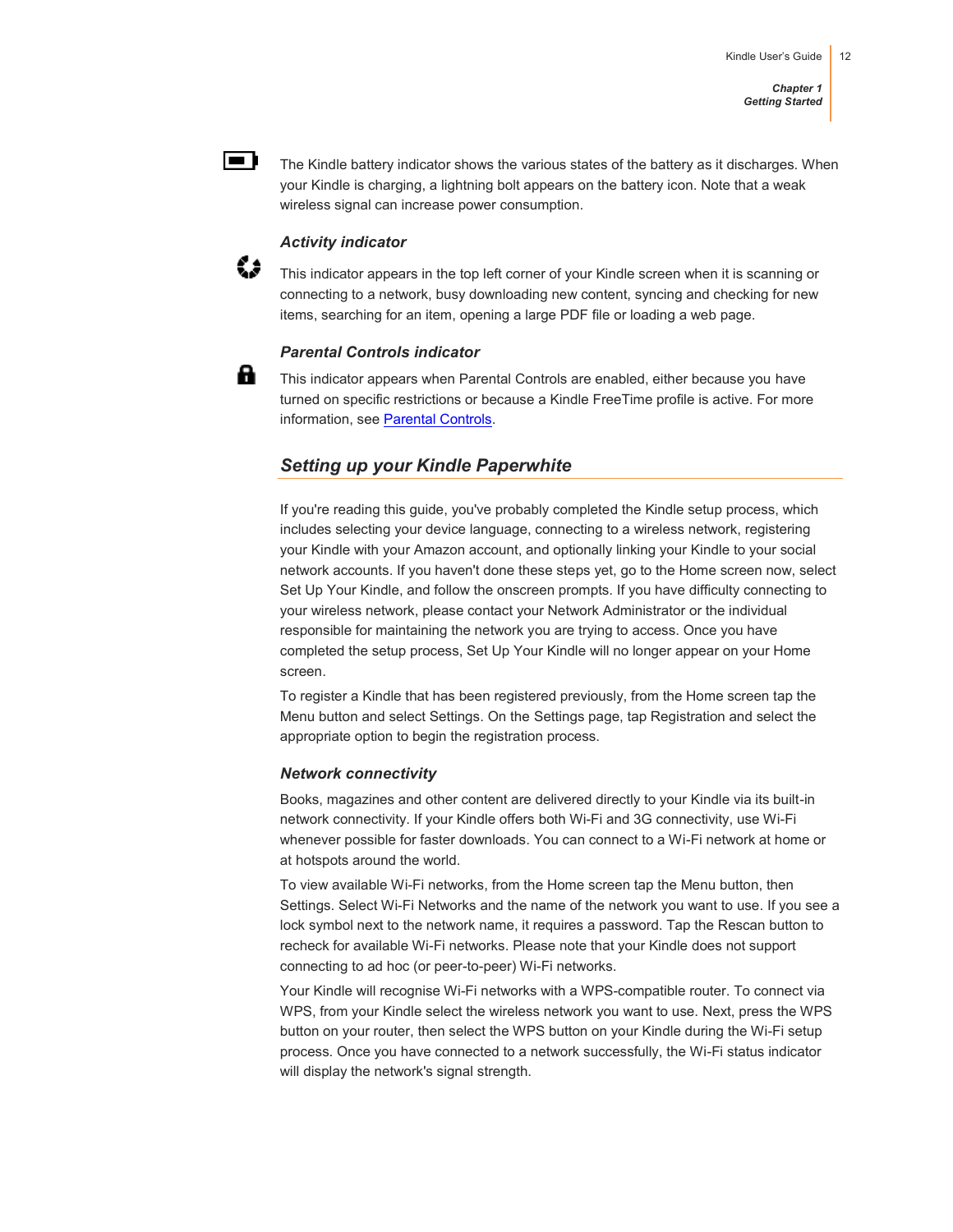Kindle Paperwhite 3G models use the same technology as mobile phones, so they are dependent on mobile coverage areas. By default, a 3G device will connect to a 3G network automatically. If there isn't sufficient 3G signal strength, it will connect to a slower GPRS or EDGE network. Your Kindle turns off 3G automatically when you connect using Wi-Fi. If you disconnect from a Wi-Fi network or move out of Wi-Fi range, your Kindle will switch back to 3G automatically.

To turn off wireless, from the Home screen tap the Menu button, select Settings, and enable Aeroplane Mode. Any periodical downloads or other pending updates that require a wireless connection will occur the next time you turn it back on. Turning on Aeroplane Mode disables both 3G and Wi-Fi connections.

# <span id="page-12-0"></span>*Special Offers and Sponsored Screensavers*

For Kindle with Special Offers devices, you will receive Special Offers and Sponsored Screensavers that display only on the Home screen or screensaver — not within a book. Note that Special Offers and Sponsored Screensavers are not available in all countries.

#### <span id="page-12-1"></span>*Screensaver*

When your device is sleeping, a Special Offer will be displayed on your screensaver. To see more details on the offer, wake up your Kindle, then tap the "Tap for Details" area. To unlock your Kindle without viewing offer details, swipe with your finger to unlock. Special Offers and Sponsored Screensavers are updated regularly when your Kindle is connected to a network.

#### <span id="page-12-2"></span>*Special Offer banners*

Special Offer banners are displayed at the bottom of the Home screen. To view additional details, tap the banner.

To view all available Special Offers:

- *1.* Tap the Home button, then tap the Menu button.
- *2.* Tap View Special Offers.
- <span id="page-12-3"></span>*3.* Tap on any available offer to view details about it.

Note that if you buy a Special Offer when your Kindle is offline, your order will not be processed immediately. The purchase will be queued and the transaction will be completed automatically the next time you connect to a network.

#### *Recommended content*

When in Cover View, your Kindle Home screen displays recommended content from the Kindle Store, such as Editors' Picks. Tapping the item will direct you to the Kindle Store, where you can view additional details, read customer reviews, and complete purchases. Swipe or tap to view additional content. To hide recommended content, tap the Menu button and select Settings. On the Settings page, tap Device Options, then Personalise Your Kindle, and change the Recommended Content setting.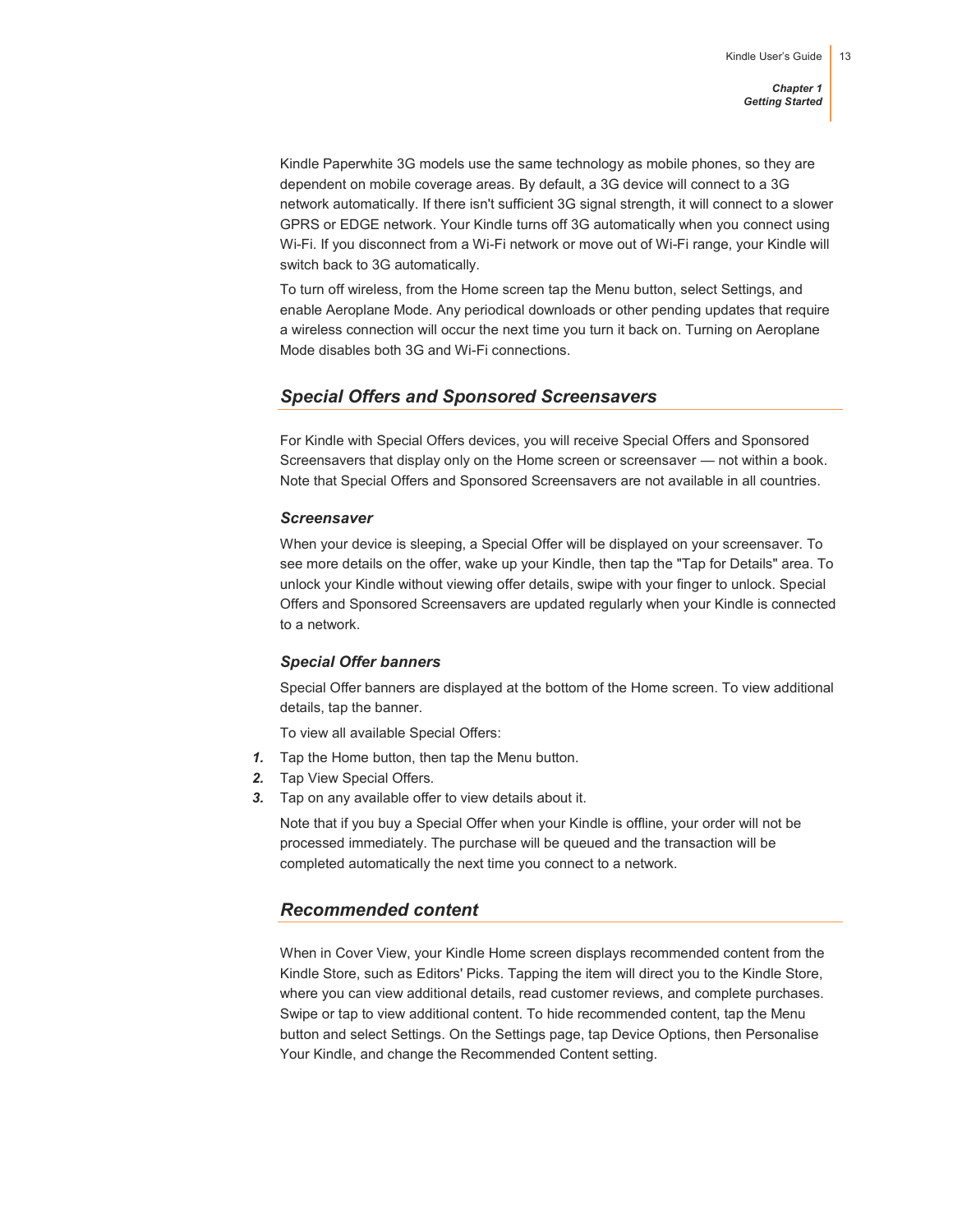*Chapter 2 Acquiring & Managing Kindle Content*

# <span id="page-13-0"></span>*Chapter 2 Acquiring & Managing Kindle Content*

## <span id="page-13-1"></span>*Shop in the Kindle Store anytime, anywhere*

The Kindle Store offers a wide selection of Kindle books, Kindle Singles (novella-length narratives), newspapers, magazines and blogs. To access the store, tap the top of the screen to display the toolbars, then tap the Shopping Basket button. You can also select Shop in Kindle Store from some menus.

To navigate within the Kindle Store, simply tap on any area of interest, then swipe left and right or up and down to move around pages and lists. You can search for a title, browse by category, check out the latest bestsellers, or view recommendations personalised just for you. The Kindle Store lets you see details about titles, read customer reviews and even download book samples.

When you're ready to make a purchase, the Kindle Store uses your Amazon 1-Click payment method securely. After you order, the Amazon Whispernet service delivers the item directly to your Kindle via your wireless connection. Books are downloaded to your Kindle immediately, generally in less than 60 seconds. Newspapers, magazines and blogs are sent to your device as soon as they're published — often even before they're available in print. If your Kindle is in Aeroplane Mode when a new issue of a periodical becomes available, the issue will be delivered automatically the next time you have a wireless connection.

Whispersync synchronises your Kindle device so that purchases within Kindle apps or other Kindle devices registered with your account are always available to you. This enables you to read a few pages using the Kindle application on your iPhone, iPad, or Android device and then pick up right where you left off when you return to your Kindle device. For more information, see [Reading Kindle content on other devices.](#page-28-1)

#### <span id="page-13-2"></span>*Device and Cloud storage*

Content that is purchased from the Kindle Store is stored securely and available in the Cloud. This includes copies of all your books, along with recent issues of newspapers and magazines. To view your Cloud content, tap Cloud in the top left of the Home screen. Your personal documents are also saved in the Cloud if they have been e-mailed to your Kindle and if you have enabled Personal Document Archiving on the Manage Your Kindle page.

To view content stored on your Kindle, tap On Device. If you are preparing to go offline, tap Cloud and download to your Kindle any content that you want to have available when offline.

If you wish to download content that you have in the Cloud, tap Cloud on the Home screen, then tap on the item(s) you want to download to your Kindle. You can cancel a download by tapping on the item's title. Cloud items that have been downloaded to your Kindle display a tick mark on the upper right corner of the cover image when in cover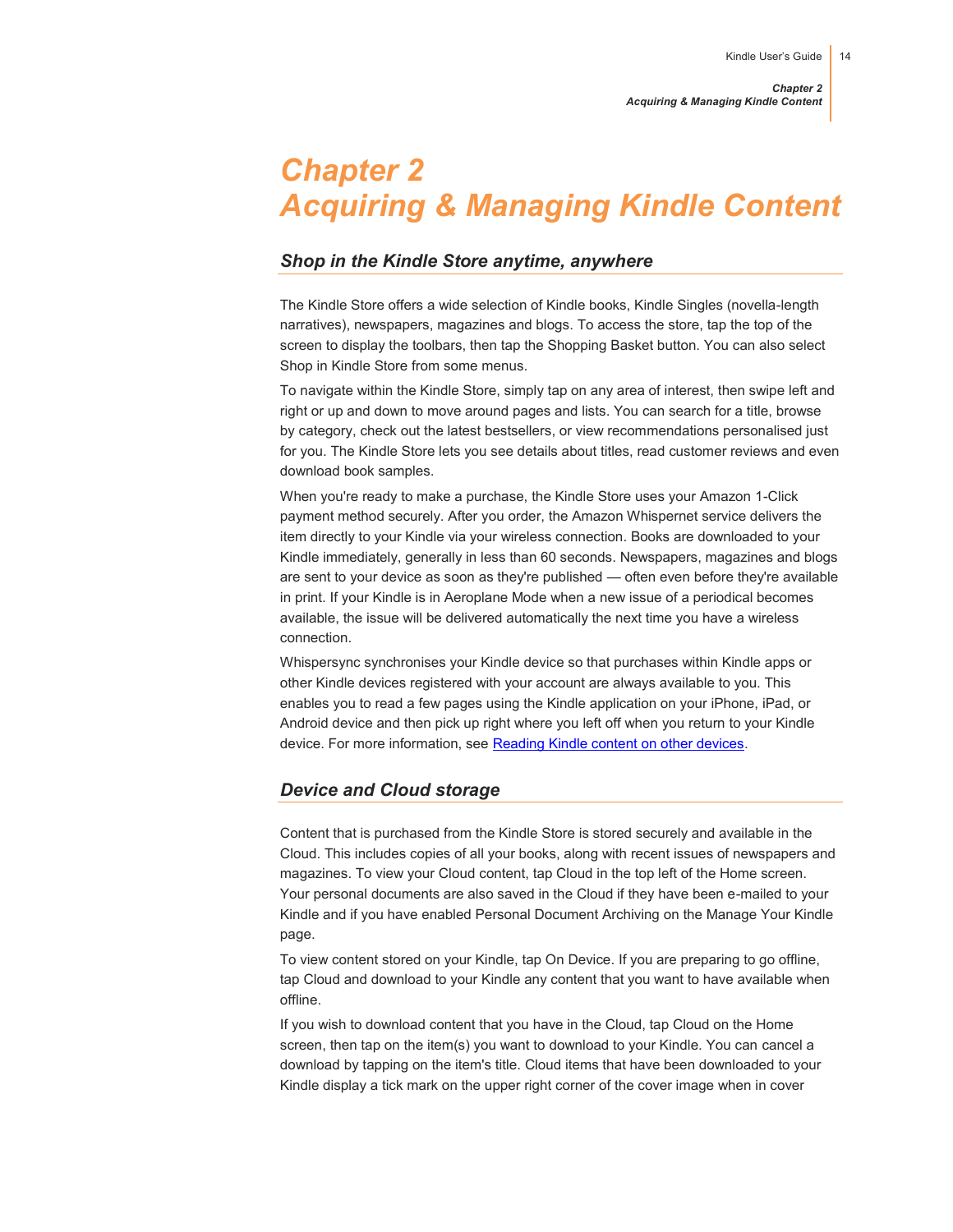view, and on the right side of the screen when in list view. Once you have downloaded an item, you can either open it from the Home screen or directly from the Cloud.

The Manage Your Kindle page (accessible from [http://www.kindle.com/support\)](http://www.kindle.com/support) offers a handy way to view and manage your Kindle content, settings and account using a web browser.

#### <span id="page-14-0"></span>*Removing items from your Kindle*

To free up space on your Kindle, you can remove items by pressing and holding the item's name or cover on the Home screen. When the dialog box displays, tap Remove from Device. Your content will remain stored securely in the Cloud for downloading at a later time. Note that files transferred to your Kindle using the USB cable will be deleted permanently when you remove them because they are not stored in the Cloud.

Your personal documents are saved in the Cloud if they have been e-mailed to your Kindle and if you have enabled Personal Document Archiving on the Manage Your Kindle page, accessible from [www.kindle.com/support.](http://www.kindle.com/support) For information on personal document management, se[e Carrying and reading personal documents.](#page-28-0)

#### *Periodicals*

Older issues of newspapers and magazines are stored on the Home screen in a collection titled "Periodicals: Back Issues." Issues that are more than eight issues old will be deleted automatically from your device to free up space for new content. Issues that are more than 12 issues old will be deleted automatically from the Cloud. The word "Expiring" next to an issue indicates that it will be deleted soon.

There are two ways to keep a copy of an issue on your device:

- On the Home screen tap On Device, then press and hold on the name or cover of the issue you wish to keep. Select Keep This Issue from the options.
- <span id="page-14-1"></span>From within the issue, tap the Menu button and select Keep This Issue.

You can access all of your back issues, regardless of date, on the Manage Your Kindle page (accessible fro[m www.kindle.com/support\)](http://www.kindle.com/support).

## *Managing your Kindle Library*

Your Kindle Paperwhite can store over one thousand books, personal documents, newspapers, blogs, magazines, and active content, which are referred to collectively as "content" throughout this guide. To display a list of content on your Kindle Paperwhite, tap the Home button. To view how much free space you have available for storing content, from the Home screen tap the Menu button and select Settings. On the Settings page, tap the Menu button and select Device Info.

You can view content on the Home screen using the default cover view or by the traditional list view. To change the appearance of the Home screen, tap the Menu button and select List or Cover View.

By default, your content is sorted by Recent, meaning that new items and the content you're currently reading are at the top. To change the sort option, on the Home screen tap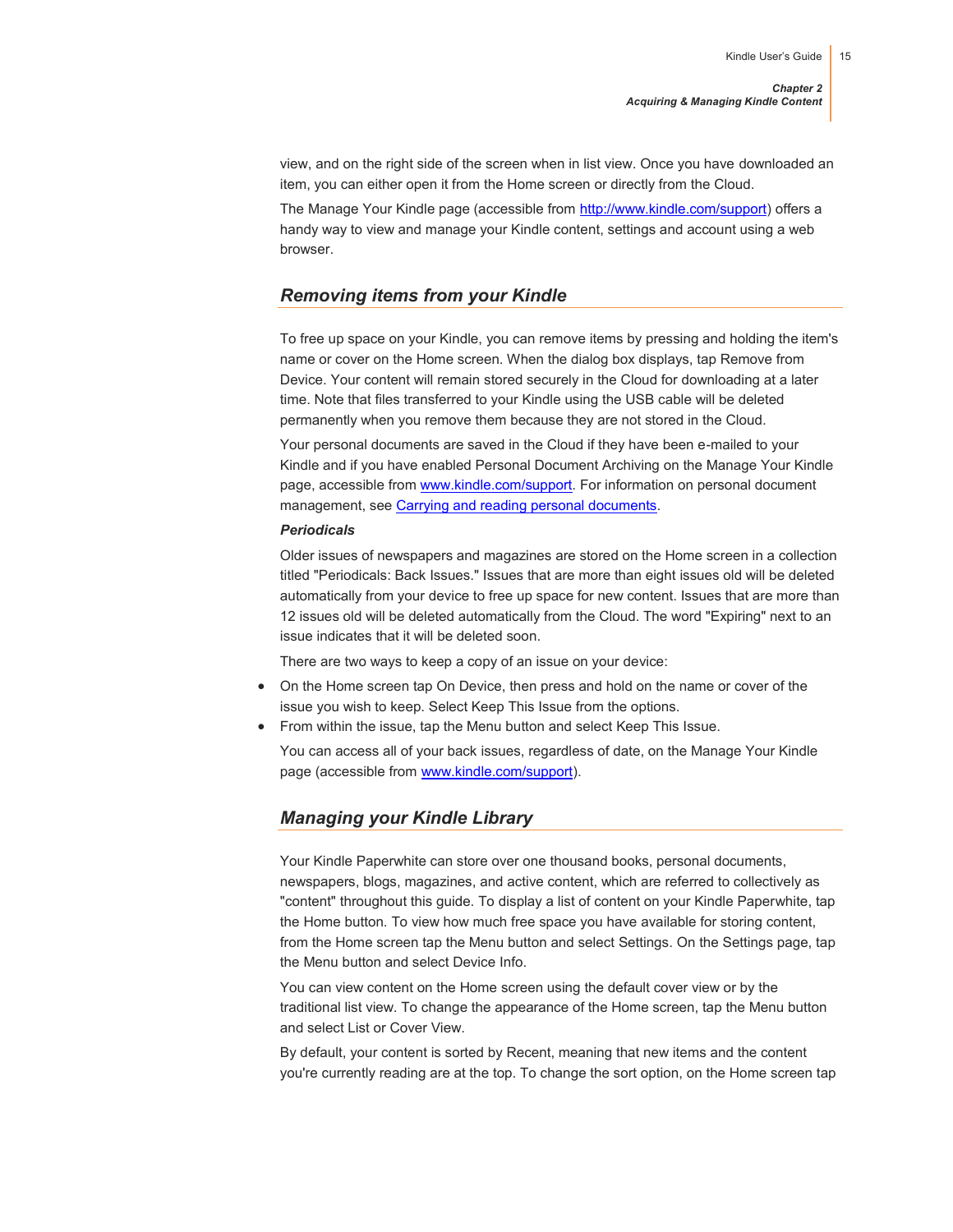*Chapter 2 Acquiring & Managing Kindle Content*

the name of the existing sort order, located under the toolbar. You can also sort items that you have stored in the Cloud.

To filter your content by type, on the Home screen tap My Items, located under the toolbar. Filtering options include All Items, Books, Periodicals, Docs, Collections, and Active Content. You can also filter items that you have stored in the Cloud.

To jump to a specific title or page, go to the Home screen and tap the page number control. For example, 1/2 indicates you are on page 1 and have 2 pages of content on your Kindle. When the dialog box displays, enter the page number you want to go to or the first letter of the title or author (depending on your current sort option).

To view more information about an item and access a menu of applicable options, go to the Home screen and press and hold on the item's cover (or name if using list view). Menu options vary, but may include Add to Collection, Go To..., Book Description, Search This Book, View Bookmarks, and Remove from Device.

#### <span id="page-15-0"></span>*Using collections*

Cloud Collections enable you to organise the content on your Kindle Paperwhite into customised categories that are stored in the Cloud. Your collections are synced between other devices and reading apps that are registered with the same Amazon account and support Cloud Collections. You can add as many items as you like to each collection, including books, active content and personal documents. Items can also be added to more than one collection. Note that newspapers, magazines and blogs currently cannot be added to collections. For information on devices and apps that support Cloud Collections, go t[o www.kindle.com/support.](http://www.kindle.com/support)

To create a new collection:

- *1.* On the Home screen, tap the Menu button.
- *2.* Select Create New Collection.
- *3.* Use the keyboard to type a name for the collection, then tap OK. A list of the items on your Kindle that can be added to a collection is displayed. Note that periodicals and blogs cannot be put into collections.
- *4.* Tap the checkbox next to an item's title to add it to the collection, then tap Done when finished.

You can add or remove items at a later time by tapping on the Menu button when in a collection and selecting Add/Remove Items. Other options include Rename Collection, Delete This Collection, and visibility settings. To exit a collection, tap the Home or Back button.

To filter the content on your Home screen by collection, tap My Items and select Collections.

To set a collection so that it appears in all views, press and hold a collection cover or collection title, then tap Show in All Views. Note that this setting is device-specific. To change this setting, press and hold on the collection cover or collection title, then tap Show Only in Collections View.

Tips for using Cloud Collections:

• If you have existing collections from previous devices or other reading apps, they will be imported automatically the very first time you register a device or reading app that supports Cloud Collections.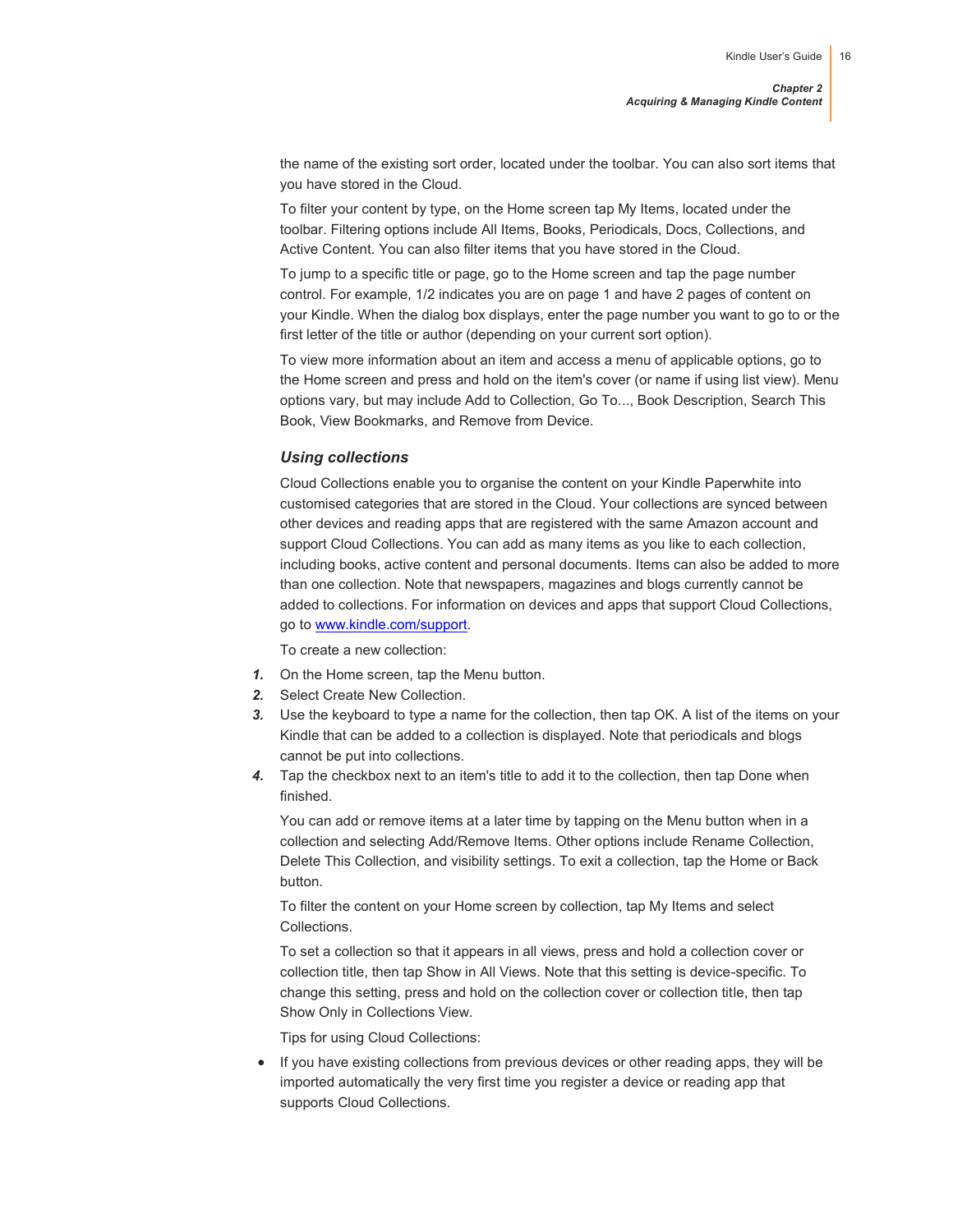- Deleting a collection that was created on a device or in a reading app that supports Cloud Collections, such as your Kindle Paperwhite, will delete it from the Cloud and from other devices or reading apps that support Cloud Collections and are registered with the same Amazon account.
- Deleting a collection that was imported from a device or reading app that does not support Cloud Collections will not affect the original collection on other devices or reading apps.
- Deleting a collection from your Kindle does not remove the content stored on your device or in the Cloud. Items stored on your Kindle that were previously placed into that collection will appear on the Home screen after the collection is deleted.
- When you deregister your Kindle, the settings for viewing Cloud Collections will not be saved.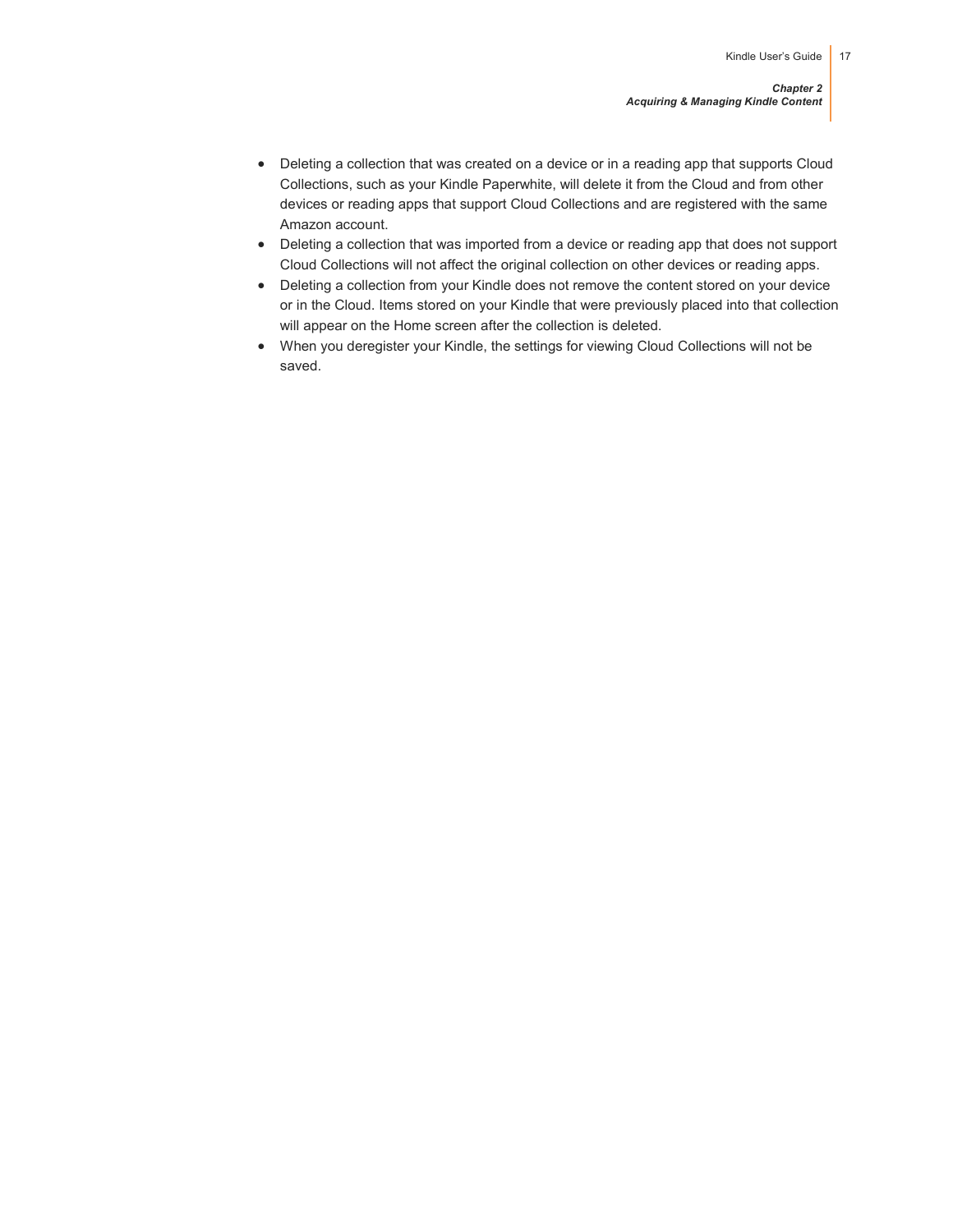*Chapter 3 Reading Kindle Documents*

# <span id="page-17-0"></span>*Chapter 3 Reading Kindle Documents*

## <span id="page-17-1"></span>*Understanding Kindle display technology*

Your Kindle uses a high-resolution display technology called electronic paper. The display is reflective, which means you can read it clearly even in bright sunlight. Electronic paper uses ink just like books and newspapers, but it displays the ink particles electronically.

On occasion, your screen may seem to flash. This is part of the process of updating the ereader display. By default, your Kindle features fast, smooth page turns, minimising the number of flashes. To refresh the page with every page turn, from the Home screen tap the Menu button and select Settings. Tap Reading Options and use the Page Refresh setting to set your preference. For manga refresh settings, tap the Menu button when reading a manga book and select the Page Refresh On/Off setting.

## <span id="page-17-2"></span>*Customising your text display*

Your Kindle provides a quick way to adjust the appearance of books and periodicals. To access those settings when reading, tap the top of the screen to bring up the toolbars, then tap the Text button (Aa). A dialog box will appear that lets you change the font size, typeface, line spacing and margins of the content on the Kindle screen. The Publisher Font option is available in select books that include the ability to view the fonts embedded by the publisher. You may be prompted to update your Kindle if new fonts are available.

## <span id="page-17-3"></span>*Comic and manga books*

Comic and manga books come alive with Kindle Panel View. To enter Kindle Panel View, double-tap the screen. To navigate through the panels, swipe your finger across the screen or tap the sides of the screen. To exit Kindle Panel View, double-tap the screen again. For manga refresh settings, tap the Menu item when reading a manga book and select the Page Refresh On/Off setting.

#### <span id="page-17-4"></span>*Children's books*

Some Kindle books for children feature Kindle Text Pop-Up for reading text over images. You can navigate between Text Pop-Up sections by swiping your finger across the screen or tapping the sides of the screen. Select children's books will open in this view automatically. To exit Text Pop-Up and return to normal reading, double-tap the screen.

#### <span id="page-17-5"></span>*Zooming in on images*

You can increase the size of an image in a Kindle book for easier viewing. Press and hold your finger on the image and then release to display a magnifying glass icon, then tap on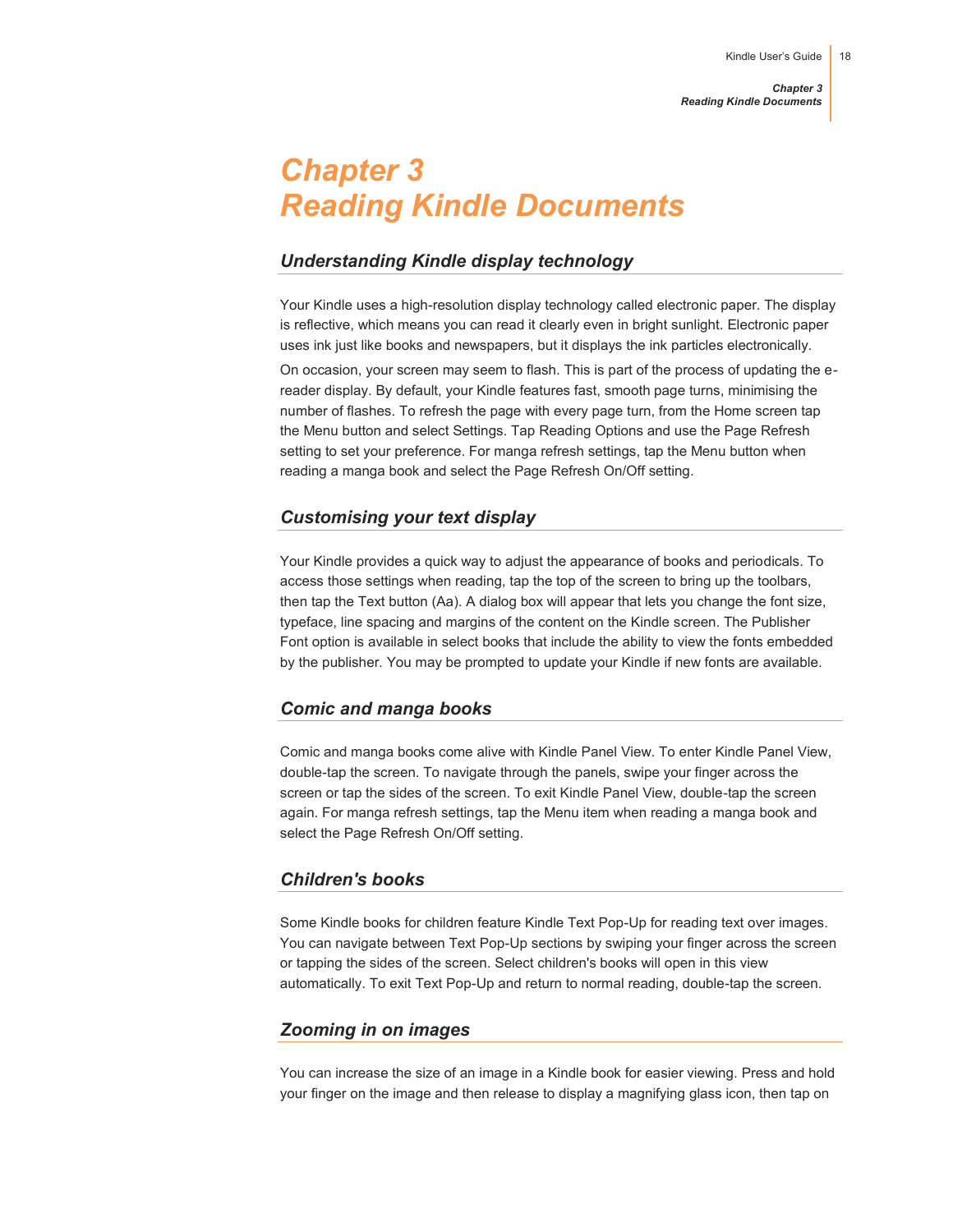the icon. To return the image to normal size, tap on the image again. For select Kindle books, you can zoom in further by placing two fingers close together on the centre of the screen and moving them apart. To zoom out, place two fingers a little apart on the screen and pinch them together. While zoomed in, drag your finger across the image to move to the area of interest. To return to reading, tap the X in the top right corner of the image.

# <span id="page-18-0"></span>*Panning over and zooming in on tables*

Enhanced viewing is available for tables that are interactive, enabling you to both pan and zoom. Tap on the table to display panning and magnifying glass icons.

To pan, tap the panning icon, then drag your finger across the screen in the direction you want to pan. You can select text in the table by pressing and holding on the text, then dragging your finger across the screen to select it. To edit the range of your highlight after you have selected it, press and hold on the handle at the start or end of the highlight and drag your finger across the screen to the desired location. Handles only appear when you have selected two or more words for most device languages. A dialog box will appear with options to highlight the text, add a note, share, and more. To exit panning mode tap the Done button.

To zoom, tap the magnifying glass icon. To zoom in further, place two fingers close together on the centre of the screen and move them apart. To zoom out, place two fingers a little apart on the screen and pinch them together. While zoomed in, drag your finger across the table to move to the area of interest. To return to reading, tap the X in the top right corner of the table..

## <span id="page-18-1"></span>*Interacting with your documents*

Your Kindle gives you access to features that are not available with printed materials, such as instantly viewing word definitions, easy access to footnotes, and end of book actions. Just as with a traditional book, you can also highlight favourite passages, add notes and create bookmarks.

#### <span id="page-18-2"></span>*Dictionary*

Your Kindle includes one or more dictionaries for each supported language. After you have registered your Kindle successfully, all of your dictionaries will be available in the Dictionaries collection either on the Home screen or in the Cloud. The dictionaries available will differ depending on the language you select.

To change your default dictionary:

- *1.* On the Home screen, tap the Menu button and select Settings.
- *2.* On the Settings page, select Device Options, then Language and Dictionaries.
- *3.* Select the Dictionaries option.
- *4.* The currently selected dictionary displays below the dictionary language. An arrow to the right of the language indicates that there are multiple dictionary options for that language. Tap the dictionary language to view all of the available dictionaries for that language.
- *5.* Use the radio buttons to select the dictionary that you want to use, then tap the OK button.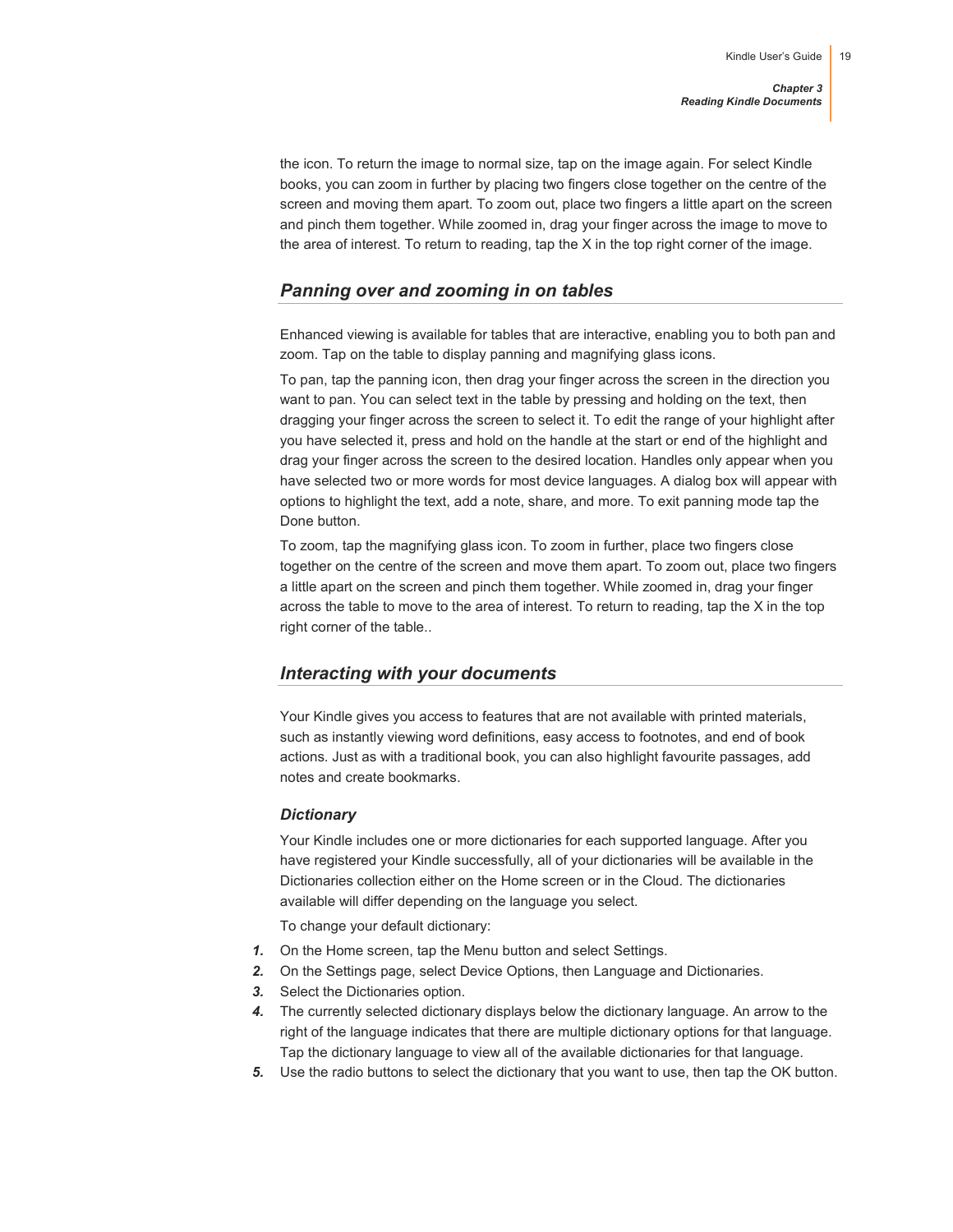*Chapter 3 Reading Kindle Documents*

To look up the definition of a word whilst reading, press and hold to select the word. A dialog box displays with the definition of the word. The Smart Lookup feature integrates a full dictionary with X-Ray and Wikipedia so you can access definitions, characters, settings, and more, without leaving your page. If the selected word is also an X-Ray topic, Smart Lookup will display the X-Ray tab. For more information, se[e X-Ray.](#page-20-3)

#### <span id="page-19-0"></span>*Search*

To perform a search, tap the Search button  $\bigcup$  to display the search field and onscreen keyboard. When reading, tap the top of the screen to bring up the toolbars, then tap the Search button and enter the text you want to search for.

When you search from the Home screen, the default search is by title and author within My Items, which includes your Cloud items as well as the ones on your Kindle. Your Kindle will actively display title/author matches in a drop-down menu as you type in the search criteria. To go directly to an item, tap the match in the drop-down. If a match is found for a book, it will take you to the last page read.

Tap the Arrow button to the right of the Search bar or the Return key on the keyboard to initiate a full search. Tap to the left of the search field to display all of the search filter options: My Items, All Text, Kindle Store, Dictionary, and Wikipedia.

When you search whilst reading, the default search is within the current book/document. Tap to the left of the Search field to display all of the search filter options, which are the same as the ones on the Home screen plus This Book.

To exit search, tap the X on the right side of the search bar.

#### <span id="page-19-1"></span>*Notes and highlights*

You can add notes and highlights by pressing and holding on text, then dragging your finger across the screen to select it. Highlighting tips:

- To highlight over to the next page, drag your finger to the bottom right corner of the screen and the page will turn. You can highlight across multiple pages by continuing to drag your finger to the bottom right corner of the screen.
- To highlight to the previous page, drag your finger to the top left corner of the screen and the page will turn. You can highlight across multiple pages by continuing to drag your finger to the top left corner of the screen.
- To edit the range of your highlight after you have selected it, press and hold on the handle at the start or end of the highlight and drag your finger across the screen to the desired location. Handles only appear when you have selected two or more words for most device languages.

If you select a single word and want to add a note, tap More and select Add Note. Additional options can include highlighting the selected text, sharing, searching Wikipedia, translating the selected word, searching, or reporting an error with the content.

If you select a sentence or multiple words, a dialog box will appear with options to Add Note, Share, Highlight, and More. Tap More for other options, including Wikipedia, Translation, and Report Content Error.

Notes will appear as superscripted numbers within the text. To view a note the next time you visit that page, simply tap on the number. You can view all of your notes and highlights by tapping the Go To option on the secondary toolbar when reading, then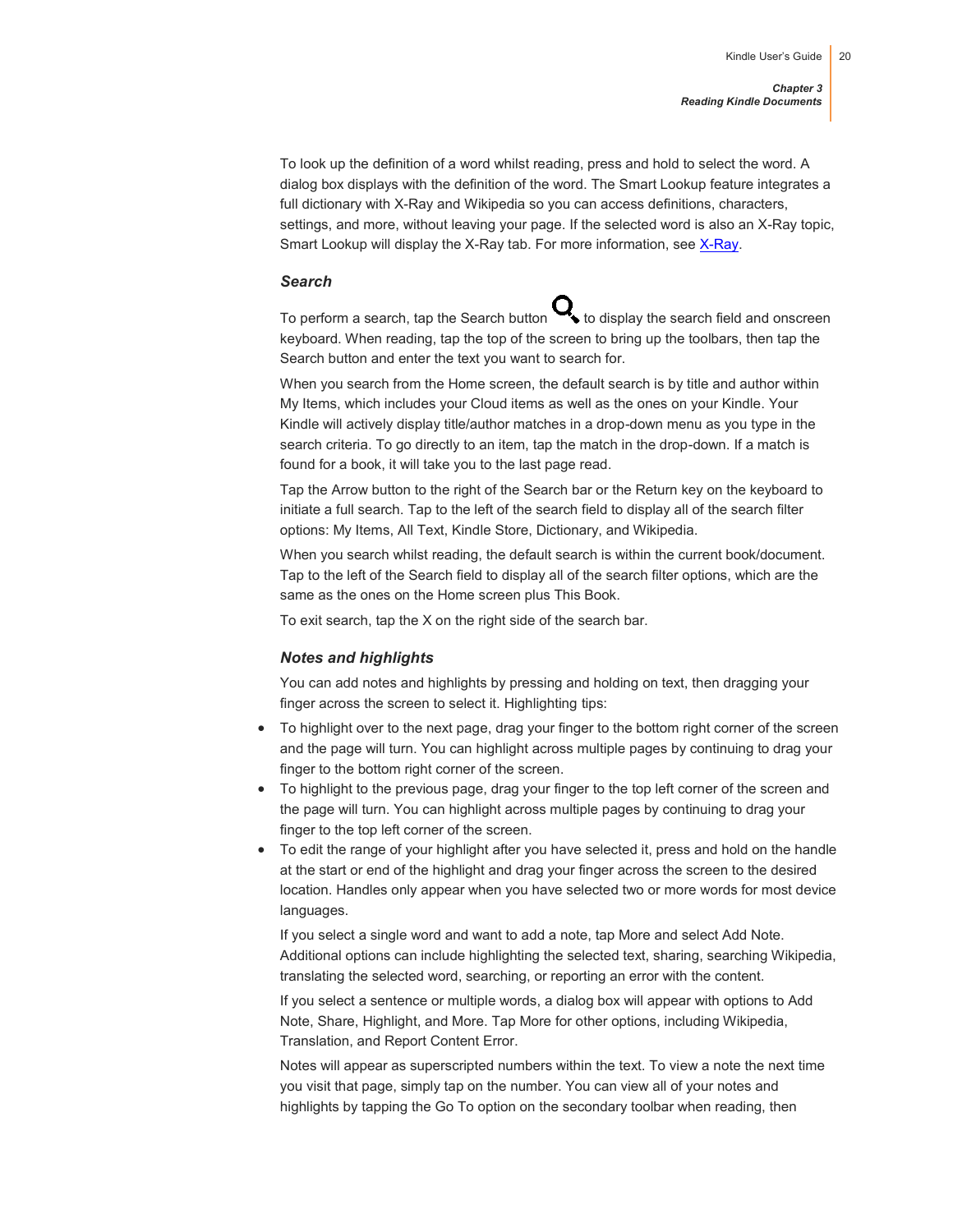tapping the Notes tab. The notes and highlights closest to your current reading location will display first in the list. You can also view notes by tapping the Menu button and selecting Notes.

If several other Kindle users have highlighted a particular passage in the book you are reading, you will see that passage underlined. To turn off these highlights, select Settings from the Home screen menu, then tap Reading Options, Notes & Highlights, and change the Popular Highlights setting. You can also display notes and highlights from people that you follow on [https://kindle.amazon.com.](https://kindle.amazon.com/) To turn off this option, select Settings from the Home screen menu, tap Reading Options, Notes & Highlights, and change the Public Notes setting. The Popular Highlights and Public Notes features are not supported in all countries.

Notes and highlights are added to a file on the Home screen called My Clippings. When Annotations Backup is set to On, these items are stored in the Cloud for you so they won't be lost.

#### <span id="page-20-0"></span>*Bookmarks*

Amazon's Whispersync technology automatically saves your place in whatever content you are reading. To bookmark a page, tap the Bookmark button on the reading toolbar and tap the plus sign next to the location or page information. A black bookmark will appear in the top right corner of the page. The Bookmark button on the toolbar changes from white to black on bookmarked pages.

You can view a list of all of your bookmarks within a book by tapping the Bookmark button on the reading toolbar or by tapping the top right corner of the page. To preview a bookmarked page or location, tap any bookmark in the list. To go to the selected location, tap inside the preview pane. To remain on the current page and exit the bookmark feature, tap outside the preview pane.

To delete a bookmark, tap the Bookmark button on the reading toolbar, find the bookmark you want to delete in the list, tap the bookmark to select it, then tap the X next to it.

Bookmarks are added to a file on the Home screen called My Clippings. When Annotations Backup is set to On, these items are stored in the Cloud for you so they won't be lost.

#### <span id="page-20-1"></span>*Footnotes*

To quickly preview a footnote without losing your place in the book, tap the footnote. To go to the selected footnote location, scroll to the bottom of the footnote preview pane and tap Go to Footnotes. To return to your original location, tap the X on the preview pane. Note that not all books support the Footnotes feature.

#### <span id="page-20-2"></span>*Before you go...*

The Before you go... dialog appears when you reach the end of a book, or after you swipe past the final page of a book. It allows you to rate the book using stars.

## <span id="page-20-3"></span>*X-Ray*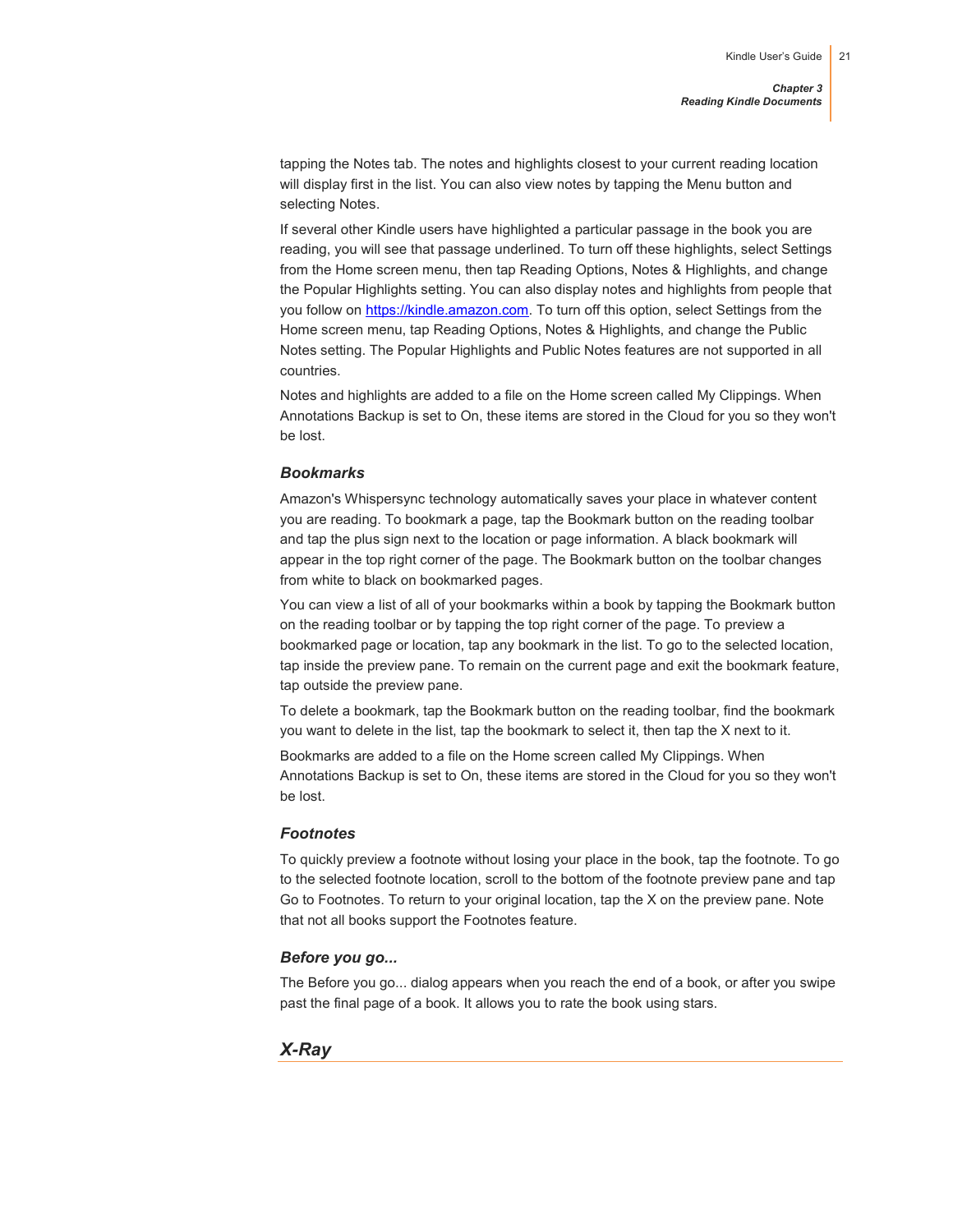The X-Ray feature lets you explore the "bones" of a book with a single tap. For example, you can see all of the passages in a book that mention specific ideas, fictional characters, historical figures, places or topics. Note that X-Ray is not available for all Kindle books, nor in all countries.

When you're reading a book, press and hold on a character's name or a place mentioned in the book to view the corresponding X-Ray topic. You can also tap the top of the screen to display the secondary reading toolbar, and then tap the X-Ray button. If X-Ray is not available for a book, the button will be disabled. X-Ray scans your entire book for characters, historical figures, and terms. It can also provide detailed information from Wikipedia and Shelfari, Amazon's community-powered encyclopaedia for book lovers. To find out if a book has X-Ray, look for X-Ray Enabled in the Kindle Store description of the book.

#### <span id="page-21-0"></span>*Vocabulary Builder*

Words you look up in the dictionary are added to Vocabulary Builder automatically. To view your word list and quiz yourself with flashcards, tap the Vocabulary Builder item on the Home screen, or select it from the menu either on the Home screen or whilst reading a book.

To view your word list, tap Words in the top left of the screen. Tap a specific word to view its definition and a usage example. To view your words by book, tap the Books link.

Each time you tap the Flashcards option, Vocabulary Builder selects a set of words from the current list and displays them as Flashcards. To view a word's definition, tap See Definition in the top left corner of the Flashcard. Tap the Learning link on Vocabulary Builder's main screen to see how many words you are currently learning and how many you have already mastered.

To turn off Vocabulary Builder, press and hold on the Vocabulary Builder item on the Home screen and select Turn Off Vocabulary Builder. You can also turn it off by going to Settings, Reading Options, and Vocabulary Builder. Note that words you look up are not added to Vocabulary Builder when it is off. To turn Vocabulary Builder on again, go to Settings, Reading Options, and Vocabulary Builder.

## <span id="page-21-1"></span>*Kindle FreeTime*

Kindle FreeTime lets you create a personalised experience for up to four children, giving you complete control over what content each child can access. Kids earn achievements that help them keep track of their personal reading accomplishments.

Kindle FreeTime automatically blocks access to the Kindle Store, the Experimental Web Browser, and Wikipedia. Children can only read books that you have added to their library.

#### <span id="page-21-2"></span>*Setting up Kindle FreeTime*

Tap the Kindle FreeTime item on the Home screen to get started. You will be prompted to set a Parental Controls password if you do not already have one. To create a profile for your child, enter your child's first name, date of birth and gender.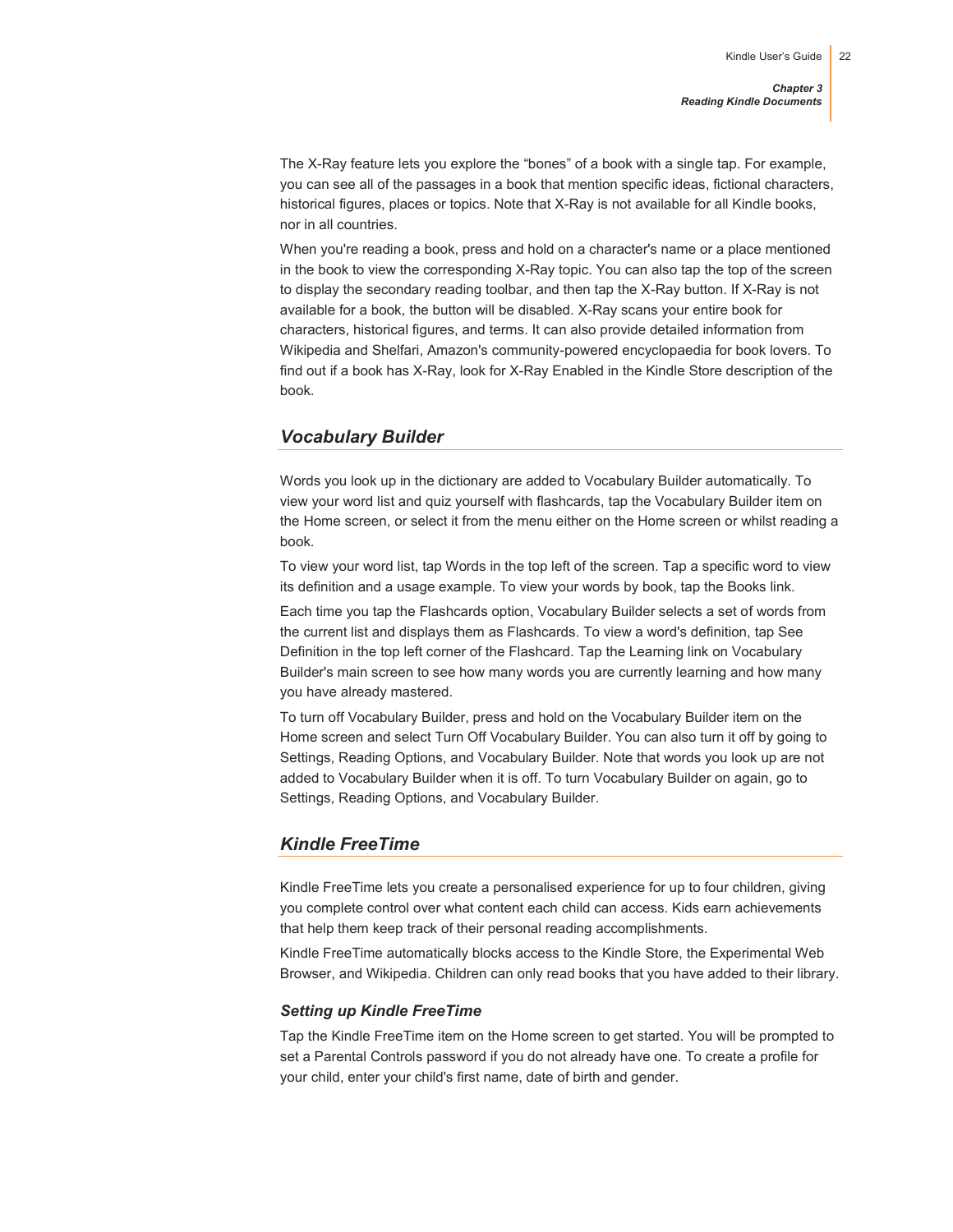*Chapter 3 Reading Kindle Documents*

Next, a list of the titles in your Kindle Library displays. Tap the checkbox next to an item's title to add it to your child's Kindle FreeTime library, then tap OK. To add or remove books

from your child's reading list later, tap the profile icon  $\blacktriangle$  next to your child's name on the main Kindle FreeTime screen, then select Library.

Set Access Achievements to On to enable your child to view earned achievements. Use the Daily Reading Goal option to specify the number of minutes your child should read for each day.

Once you have completed the Kindle FreeTime profile setup process, simply tap the Kindle FreeTime item on the Home screen to access profiles. You can create up to four

profiles. To manage a profile later, tap the profile icon  $\blacktriangle$  next to a child's name. Options include Edit and Delete. Choosing the Delete option will delete the profile permanently, including that child's reading statistics and any achievements they may have earned.

To hide Kindle FreeTime, press and hold on the Kindle FreeTime item on the Home screen and select Disable Kindle FreeTime. To access Kindle FreeTime or turn it back on, tap the Menu button and select Kindle FreeTime. To start a session for your child, open Kindle FreeTime and tap on your child's name.

#### <span id="page-22-0"></span>*Using Kindle FreeTime*

To view your child's progress, tap the profile icon  $\blacktriangle$  next to their name, then select Progress. Tap the Books link in the top left of the screen to view the percentage of each book read, total reading time, average reading time per session and the number of words that your child looked up in the dictionary.

Tap the Activity link in the top left corner to view the number of achievements, progress towards the daily reading goal, pages read, hours read, books finished and the total number of looked-up words. Use the arrows to view progress within the last week. Tap the date to view achievements by day, month and total. Tap the Achievements link in the top left corner to see which achievements your child has earned.

Your child will see a customised Home screen, including the books you selected and a

new Progress button  $\bullet\bullet$  on the toolbar. Tapping the Progress button displays the same Book and Activity links that you can see, and the Achievements link if you elected to turn on the Access Achievements option.

#### <span id="page-22-1"></span>*Goodreads on Kindle*

Goodreads on Kindle lets you connect with the Goodreads community, see what your

friends are reading, and share and rate books. Tap the Goodreads button  $\bigtriangledown$  on the toolbar to get started. You will be prompted to sign in to Goodreads or create a new account if you did not do so when setting up your Kindle.

When you log in with an existing Goodreads account, you are able to see what your friends are reading and see your Want to Read, Currently Reading, and Read shelves.

When you create a new account, you will have the opportunity to choose Readers to Follow. If you connect using your Facebook account, any Facebook friends who are also on Goodreads will be added to your Goodreads friend list automatically.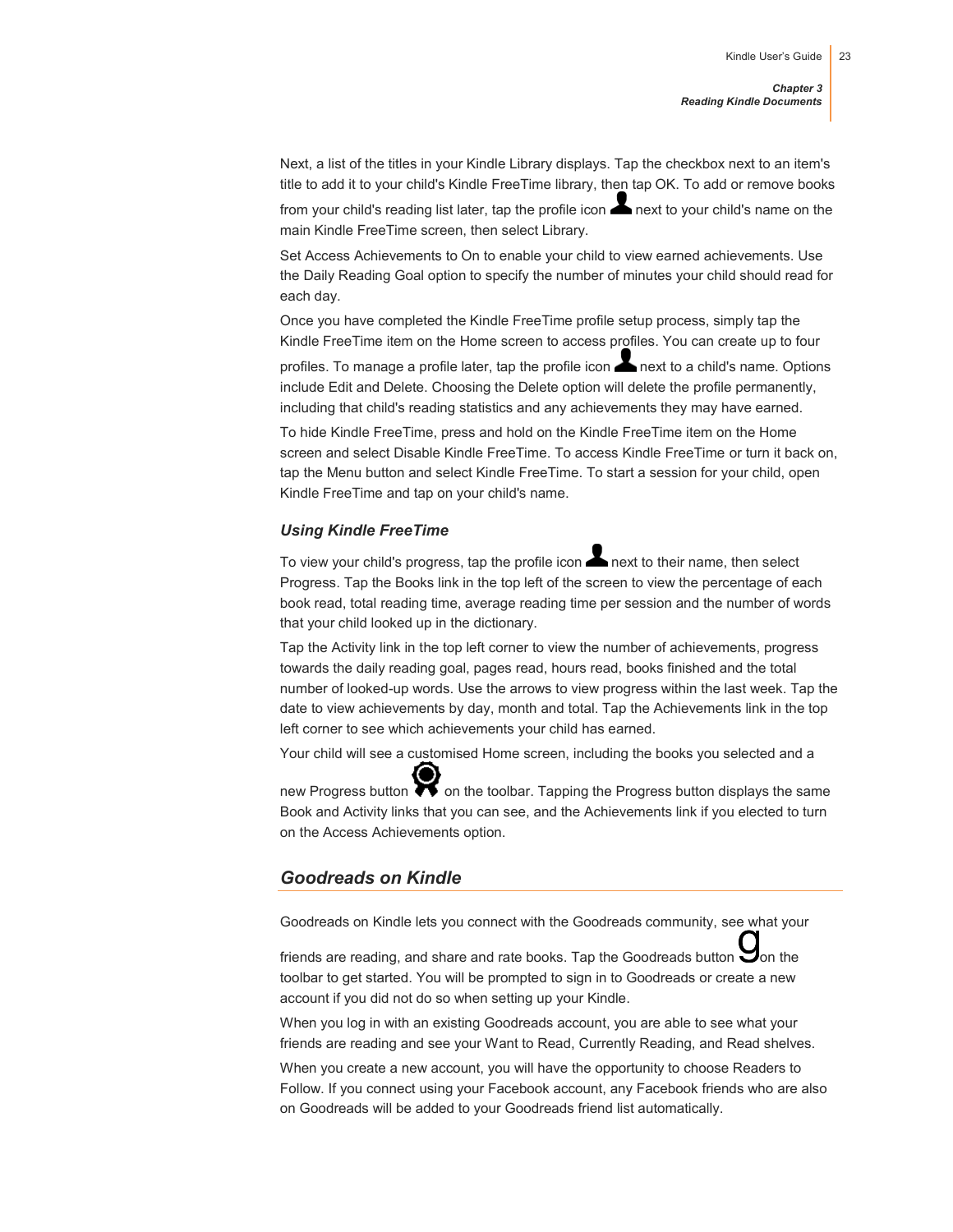Next, you will be directed to a list of your Amazon book purchases, both digital and physical. Tap the Shelf icon  $\mathbb{I} \mathbb{N}$ <sup>\*</sup> to shelve the book. You can also rate a book on this screen. Note that rating a book automatically adds it to your Read shelf if it is not already there. Shelved and rated books will be visible to all of your friends. You can always remove a shelved book later by tapping the Shelf icon  $\mathbf{I} \mathbf{N}^{\mathbf{v}}$  and selecting Remove from Shelf. Select Skip to go to the Profile screen and view your shelves, friends and recent updates.

There are three tabs located in the top corner:

*Updates*: View recent updates. Tap on a person's name to view their profile.

*My Shelves*: Select to rate a book, update your reading status for a book, add Amazon books and filter by shelf type.

*Friends*: View what your friends are reading and find readers to follow. You can also filter by friends, people you are following and people following you.

There is also a profile icon that you can tap to view your Goodreads profile. Goodreads on Kindle tips:

- Tap the Shelf icon to mark a book as Read, Currently Reading, or Want to Read.
- Tap on a book to read reviews and view details in the Kindle Store.
- <span id="page-23-0"></span> Search for your friends, approve friend requests and view Goodreads book recommendations on www.goodreads.com.

You must have a Wi-Fi connection to use Goodreads on Kindle.

#### *Time to Read*

Your Kindle Paperwhite includes Time to Read, a feature that helps you know how long it will take to finish a chapter or book. You can customise this feature to display location numbers, time left in chapter, time left in book, percentage of content read, or actual page numbers. (Not all Kindle books include page numbers.)

As Kindle books can be read on devices with different screen sizes, locations identify specific places in a book, just like a page number would for a print book. Location numbers allow you to direct a friend to the exact same place in a Kindle book you are reading. Many Kindle books also contain page numbers that correspond to the real page numbers in an actual print book.

The Time to Read feature uses a unique algorithm to estimate the amount of time it will take you to complete the chapter or book based on your past and current reading speed. Your specific reading speed is stored only on your Kindle; it is not stored on Amazon servers.

When reading, select Reading Progress from the menu, then choose the option you want to display at the bottom of the page when you read. Options may include:

- Location in book
- Page in book
- Time left in chapter
- Time left in book
- None

To hide Reading Progress, select the None option.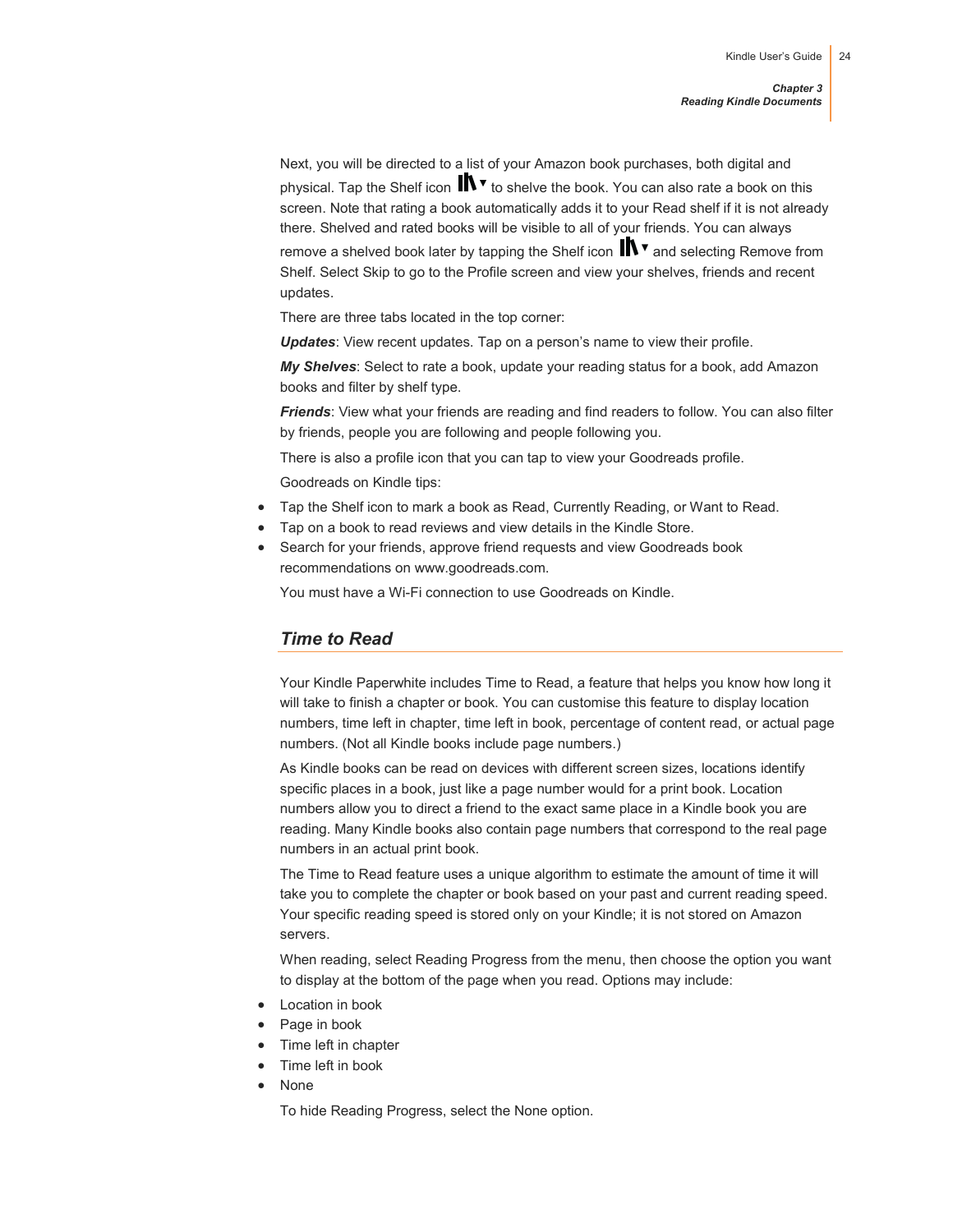When you tap the top of the screen, the chapter name (if available) displays at the bottom of the screen.



Tap the caret to access the Reading Navigation toolbar. For more information, see [Navigating a book.](#page-24-0)

On the Home screen, dots below the book title indicate how long the book is, with bold dots showing how far you have read.

## <span id="page-24-0"></span>*Navigating a book*

There are multiple ways to navigate quickly through a book:

- Kindle Page Flip
- Go To button

#### *Kindle Page Flip*

Kindle Page Flip enables you to preview other pages in a book without leaving your current page or losing your place. To navigate through a book quickly, swipe up from the bottom of the screen to display the Page Flip toolbar.



Press, hold and drag the circle forwards or back, or tap on the progress bar, to preview a new page or location in the book. Use the arrows or swipe within the preview pane to flip through your book page by page. Navigation tips:

- To skim through chapters, tap the arrows.
- To return to your original location, tap the X on the preview pane.
- To go to the selected location, tap the page you are previewing.

#### *Go To button*

You can also navigate through your book using the Go To button on the reading toolbar, accessible by tapping the top of the screen. The Contents tab displays the book's contents, including Beginning, End, and Chapters. Use the Page or Location option to further navigate to a specific page or location in your book. The options displayed will vary depending on the content you're reading. Tap the Notes tab to access your notes and highlights.

Once you have used the progress bar or the Go To button to navigate through your book, you can also navigate through your previous reading history. To access this history, swipe up from the bottom of the screen to display the Reading Navigation toolbar. Options include:

- Back to page/loc x
- Forward to page/loc x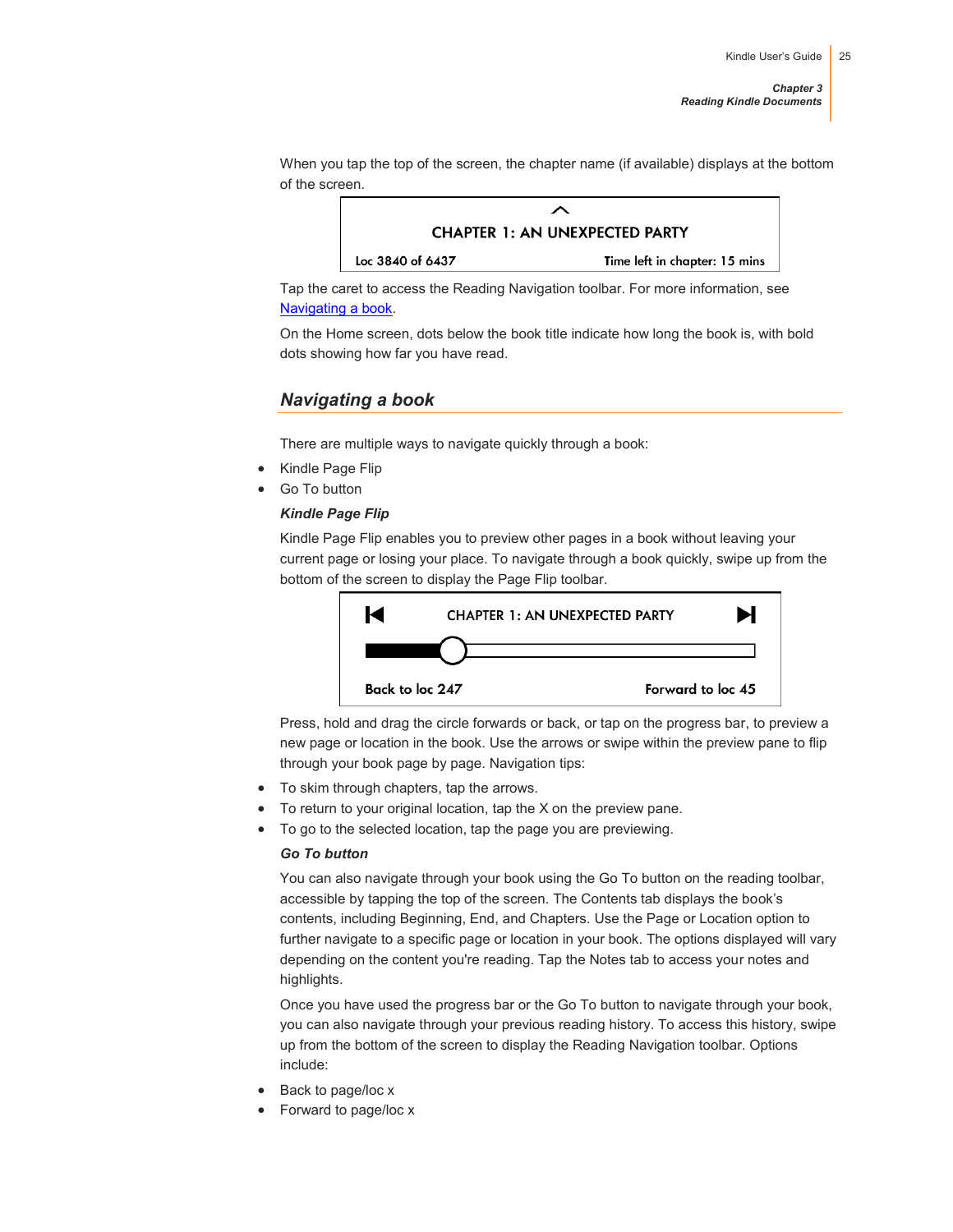*Chapter 3 Reading Kindle Documents*

Note that this history is cleared when you exit the book.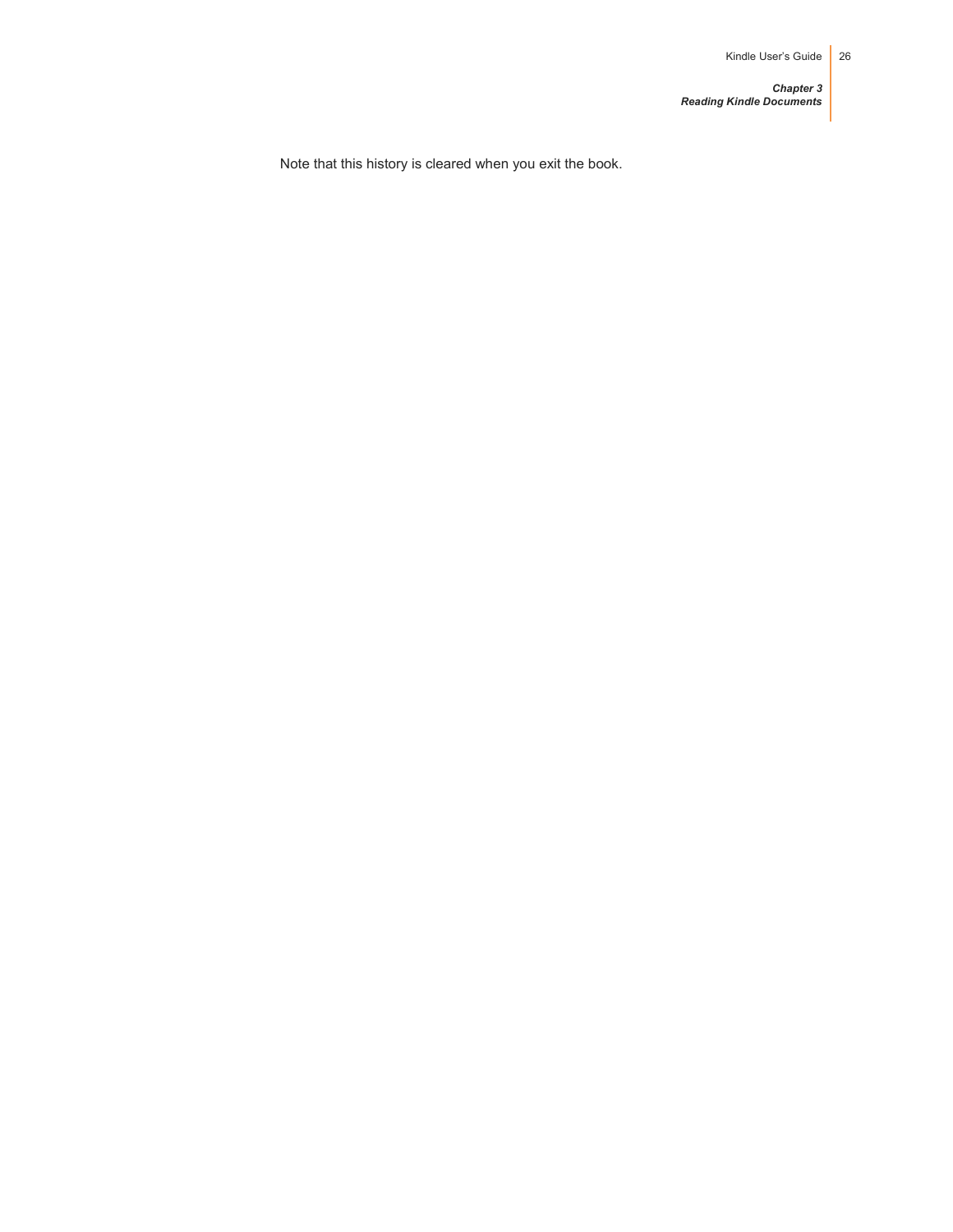*Chapter 4 Getting More From Your Kindle Paperwhite*

# <span id="page-26-0"></span>*Chapter 4 Getting More From Your Kindle Paperwhite*

#### <span id="page-26-1"></span>*Customising your Kindle settings*

To go to the Settings page, tap the Menu button  $\blacksquare$  from the Home screen and select Settings. Your Kindle must be registered to view all settings. The available settings are:

*Aeroplane Mode*: Allows you to enable or disable wireless connectivity.

*Wi-Fi Networks*: Displays the number of detected Wi-Fi networks and the name of the Wi-Fi network you are currently connected to, if any.

*Registration*: Indicates the Amazon account name to which your Kindle is registered. Use this option to register and deregister your Kindle.

*Device Options*: Lets you set a passcode, enable Parental Controls, set the time, select a language for your device, personalise the device name, add personal info, view your Send-to-Kindle e-mail address, add keyboards for different languages, and select dictionaries.

> *Device Passcode*: Allows you to restrict access to your Kindle by setting a passcode. You'll subsequently be prompted to enter the passcode whenever you turn on the device or wake it from sleep. If you don't remember your passcode, you must contact Kindle Customer Service.

> <span id="page-26-2"></span>*Parental Controls*: Choose between Kindle FreeTime and Restrictions. Use Kindle FreeTime to create personalised profiles for your child, select books from your library to share, and set daily reading goals whilst automatically blocking access to places you may not want your child to go, such as the Kindle Store, Goodreads on Kindle or the Experimental Web Browser. Use Restrictions to manually block the Experimental Web Browser, Kindle Store, Cloud, and/or Goodreads on Kindle. When you set up Kindle FreeTime or turn on a restriction for the first time, you will be prompted to create a password. Note that this password will be required to make changes to settings within Parental Controls. To change the password, select Change Password from the Parental Controls screen. If you forget your password, reset it by visiting the Manage Your Kindle page on the Amazon website and deregistering your device, or by contacting Amazon Customer Service. When Restrictions are enabled or a FreeTime profile is active, you will see a lock icon at the top of the screen next to the Wi-Fi/3G status indicator, and the Deregistration and Reset Device settings will be disabled.

> **Device Time**: Lets you set the current local time to be displayed on your Kindle. The time displays at the top of the screen. On Kindle models that include 3G, you can have your Kindle keep the current time updated by choosing Set Automatically. To view the time from within a book, tap the top of the screen.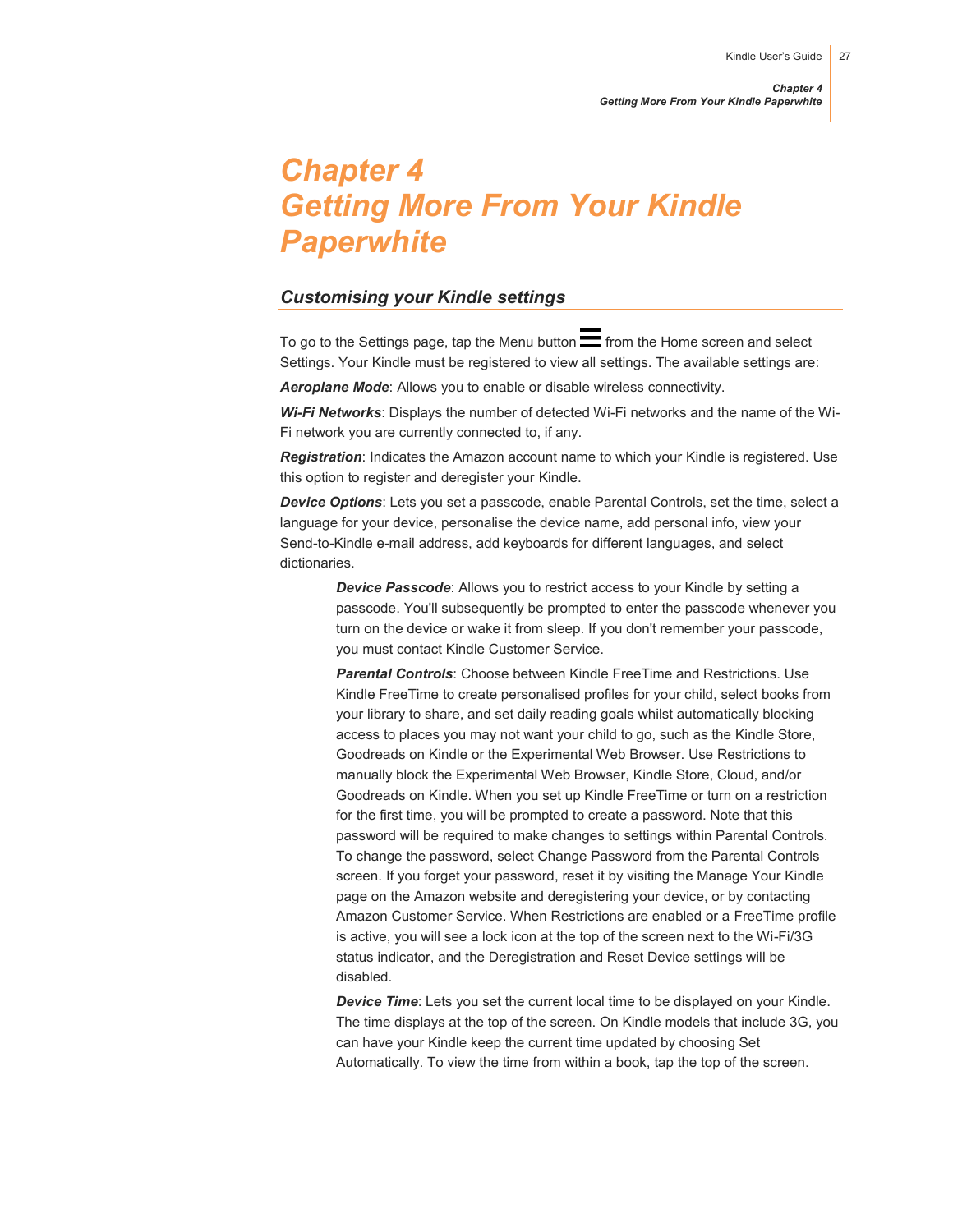*Personalise your Kindle*: Lets you manage your device name, add personal and contact information, manage recommended content and view your Send-to-Kindle E-mail address.

> *Device Name*: Allows you to change the name displayed at the top of the Home screen.

*Personal Info*: Use this field to add personal or contact information, such as an address or phone number, to help identify your Kindle in the event of its being lost.

*Recommended Content*: When in cover view, this option allows you to display or hide recommended content from the Kindle Store on your Home screen.

*Send-to-Kindle E-mail*: Indicates the address to which documents should be e-mailed so that they can be sent to your Kindle. Document formats supported by the conversion service will be converted to Kindle format (charges may apply). To learn more about this feature, go to www.kindle.com/support.

*Language and Dictionaries*: Lets you select a language for your Kindle, add keyboards for different languages, and select default dictionaries.

> *Language*: Displays the current language for menus, alerts and dialog boxes, and lets you change to a different language.

*Keyboards*: Allows you to add keyboards for different languages. If you

have selected multiple keyboards, a Globe key  $\bigcup_{i=1}^{\infty}$  is added to your keyboard. Simply tap it to select a different keyboard.

*Dictionaries*: Use to set the default dictionary for each language.

*Reading Options*: Lets you manage annotations, popular highlights, public notes, Vocabulary Builder, page refreshes, and social networks.

> *Vocabulary Builder*: Allows you to toggle on and off Vocabulary Builder. Selecting Off will remove Vocabulary Builder from the Home screen. Note that words you look up are not added to Vocabulary Builder when it is off.

**Page Refresh:** Use to set your Kindle to refresh the display every time you turn the page.

*Social Networks*: Allows you to link your Kindle to your social network accounts so you can share highlights with your friends.

*Notes & Highlights*: Select to manage annotations, public notes and popular highlights.

> *Annotations Backup*: Allows you to toggle on and off the automatic backup of your annotations, last page read and collections on Amazon's servers.

*Popular Highlights*: Allows you to toggle on and off the display of passages that are most frequently highlighted by others.

*Public Notes*: Allows you to toggle on and off the display of notes and highlights made by people you follow on https://kindle.amazon.com.

#### <span id="page-27-0"></span>*The Settings contextual menu*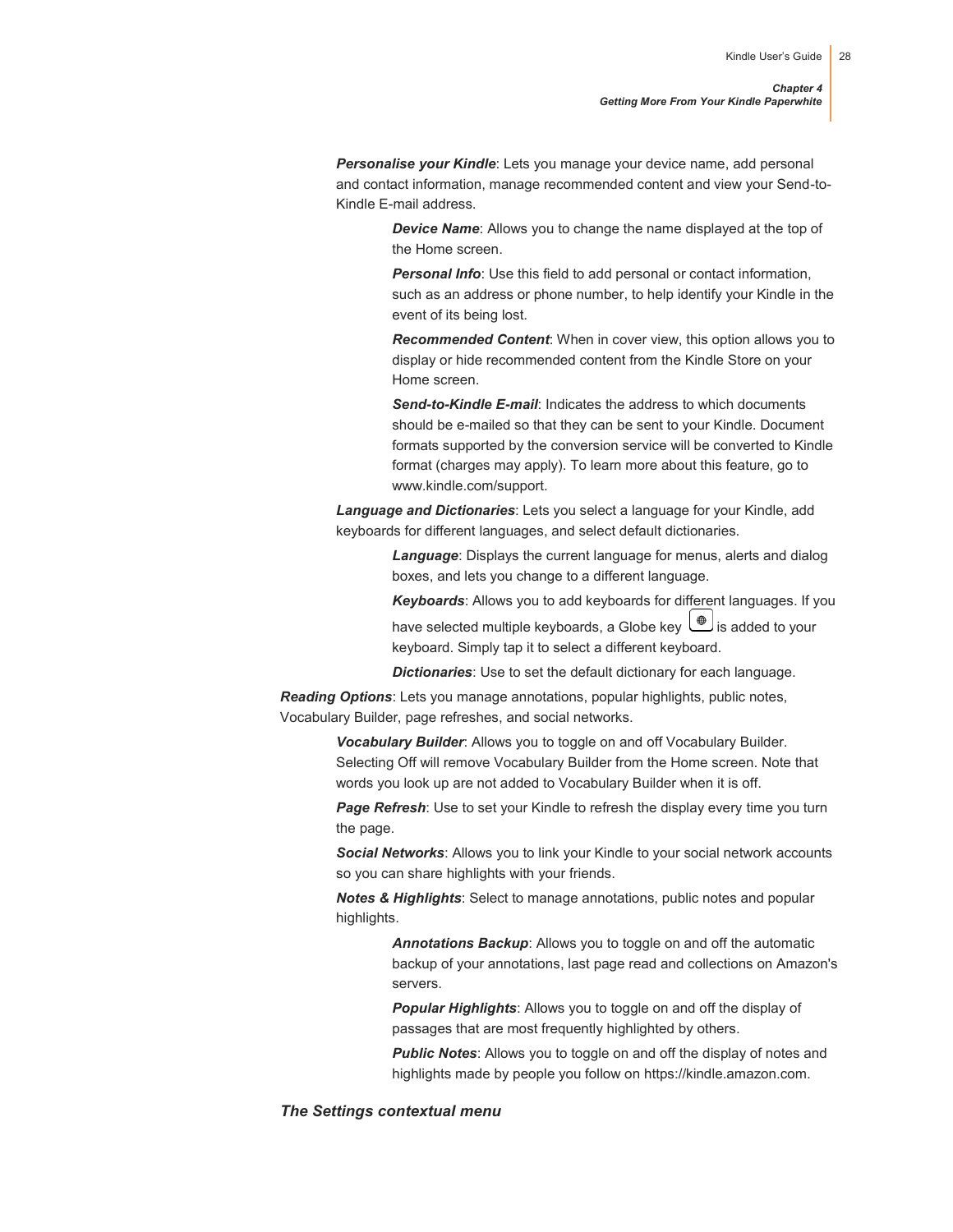When you're on the Settings page, tapping the Menu button displays additional options:

*Shop in Kindle Store*: Takes you to the Kindle Store.

*Update Your Kindle*: Installs the latest software for your Kindle. This option is disabled if there aren't currently any software updates available on your Kindle.

*Restart*: Restarts your Kindle. You will not lose the books, clippings, or other files stored on your Kindle. In the event of your Kindle freezing up, press and hold the Power button for 7 seconds until the Power dialog displays, then select Restart. If the Power dialog does not display, press and hold for 20 seconds.

**Reset Device:** Resets your Kindle to its original settings and restarts it. You should select this action only if instructed to do so by Kindle Customer Service. Before you reset your Kindle to default settings, you must back up any personal documents that you'd like to keep. Once your Kindle restarts, you will need to register and download your items from the Cloud. If you want to passcode-protect your Kindle, you must also set up a passcode again.

*Device Info*: Displays your device's Wi-Fi MAC address, serial number, network capability, firmware version and free space available.

*Legal*: Provides trademark, copyright, and notices about the software installed on your Kindle.

<span id="page-28-0"></span>*Sync and Check for Items*: Tap to sync your Kindle with your online content.

#### *Carrying and reading personal documents*

Your Kindle makes it easy to take your personal documents with you, eliminating the need to print them. You and your approved contacts can e-mail documents to your Kindle. To locate your Send-to-Kindle E-mail address, from the Home screen tap the Menu button and select Settings. On the Settings page, tap Device Options and select Personalise Your Kindle. Your e-mailed personal documents will be backed up in your Kindle Library and ready to download at any time when Personal Document Archiving is enabled. To learn more about this feature and enable the Personal Document Archiving feature, go to the Manage Your Kindle page (accessible from [www.kindle.com/support\)](http://www.kindle.com/support).

You can send Microsoft Word (DOC, DOCX), PDF, HTML, TXT, RTF, JPEG, GIF, PNG, BMP, PRC and MOBI files to your Kindle and read them in Kindle format. You can add notes, highlights and bookmarks, which are synchronised across devices, together with the last page you read, via our Whispersync technology. Synchronisation of notes, highlights, bookmarks and last page read is available only for personal documents archived in Kindle format. You can also read documents in PDF and TXT format natively.

#### <span id="page-28-1"></span>*Reading Kindle content on other devices*

You can synchronise your Kindle books with other supported devices you own and Kindle reading applications. Amazon's Whispersync technology keeps track of the last reading location in each book. For example, you can read a few pages using the Kindle application on your iPhone, iPad or Android device and then pick up right where you left off when you return to your Kindle. For a complete list of supported devices and Device Synchronisation settings, go t[o www.kindle.com/support.](http://www.kindle.com/support)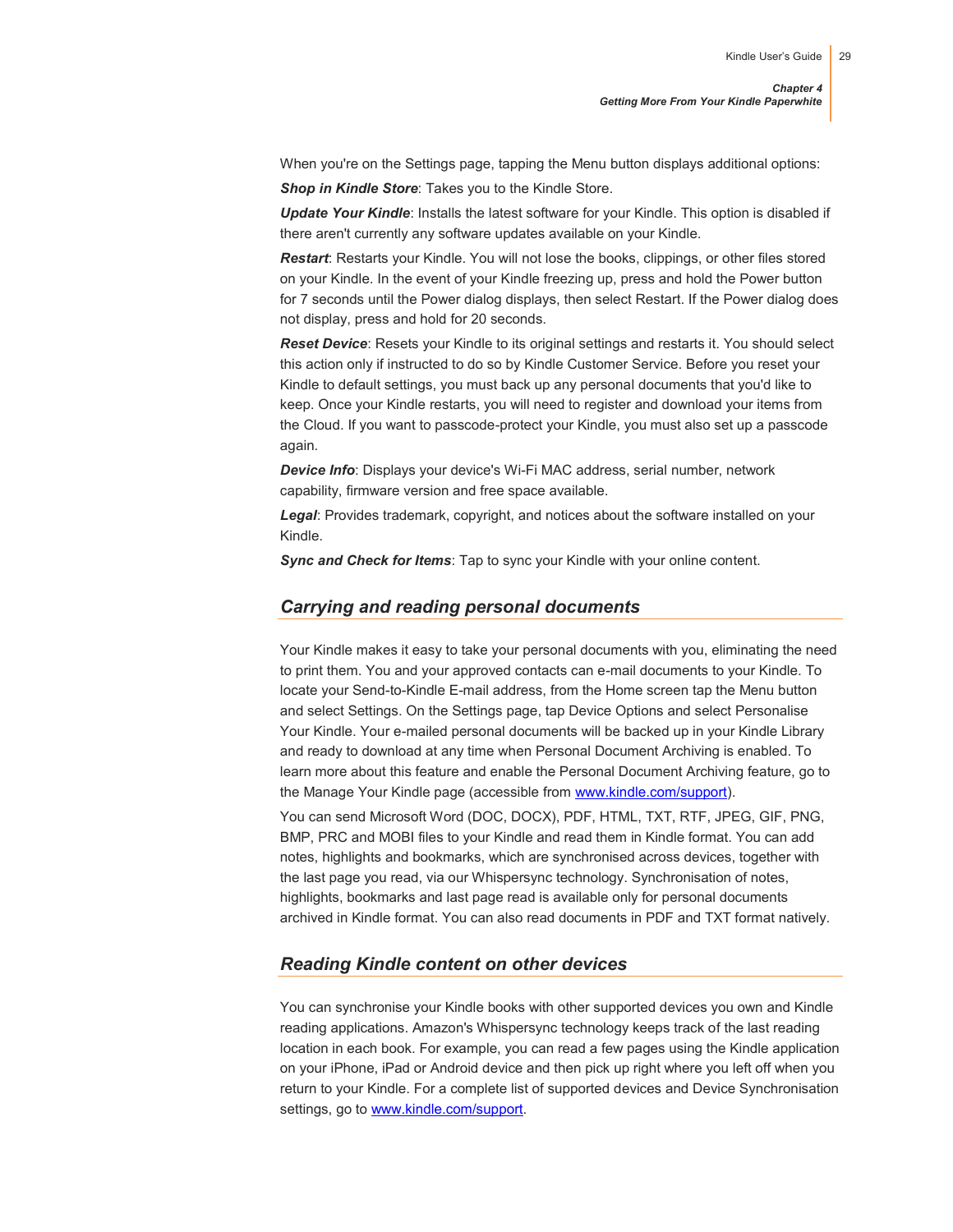*Chapter 4 Getting More From Your Kindle Paperwhite*

#### <span id="page-29-0"></span>*Sharing comments via social networks*

The share feature enables you to share books, Kindle highlights and comments with friends via social networks. To link your Kindle to your social network accounts and enable sharing, from the Home screen tap the Menu button and select Settings. On the Settings page, tap Reading Options, then tap Social Networks.

Once you have set up the sharing feature, from within a book you can select Share from the secondary toolbar and enter a message and share it with your social network. To access the sharing feature when you select text, press and hold on text, then drag your finger across the screen to select it. If you select a sentence or multiple words, a dialog box will appear with an option to Share. If you select a single word, a definition of the word displays and options include Search and More. Tap the More button to share the selected text.

## <span id="page-29-1"></span>*Using your Kindle with your computer*

Your Kindle uses Amazon Whispernet to deliver books, periodicals, personal documents, Kindle Singles (novella-length narratives), blogs and active content to your Kindle without the need for a computer.

When you first connect the Kindle to a computer's USB port, it will appear as an external storage drive or volume on the computer's desktop. You'll see a directory or folder called "documents". You can add Kindle-compatible files to this directory, and you can copy, move or delete the files that are already there. See the Kindle Support website [\(www.kindle.com/support\)](http://www.kindle.com/support) for more information on supported file types.

Your Kindle is not usable as a reading device while in USB drive mode. To read a book whilst charging the battery, you must eject the Kindle from your computer's desktop.

#### <span id="page-29-2"></span>*Using the Experimental Web Browser*

Your Kindle includes an experimental web browser that enables you to surf the web and view most Amazon web pages. Web Browser supports JavaScript, SSL and cookies, but does not support media plug-ins. You must have a Wi-Fi connection to access most websites.

To launch Web Browser, from the Home screen tap the Menu button and select Experimental Browser. The first time you access this page, you will find a list of default bookmarks for commonly used sites. You can access these bookmarks later by selecting Bookmarks from the Web Browser menu.

To enter a URL, tap the search field at the top of the screen. Use the onscreen keyboard to enter the web address. A .co.uk key is added to the keyboard when you are entering URLs. The address field will retain the last URL you entered.

The following tips will help you get the most out of the Kindle Web Browser:

- To zoom in on a web page or image, place two fingers close together on the centre of the screen and move them apart. To zoom out, place two fingers a little apart on the screen and pinch them together.
- Tap links to open a web page.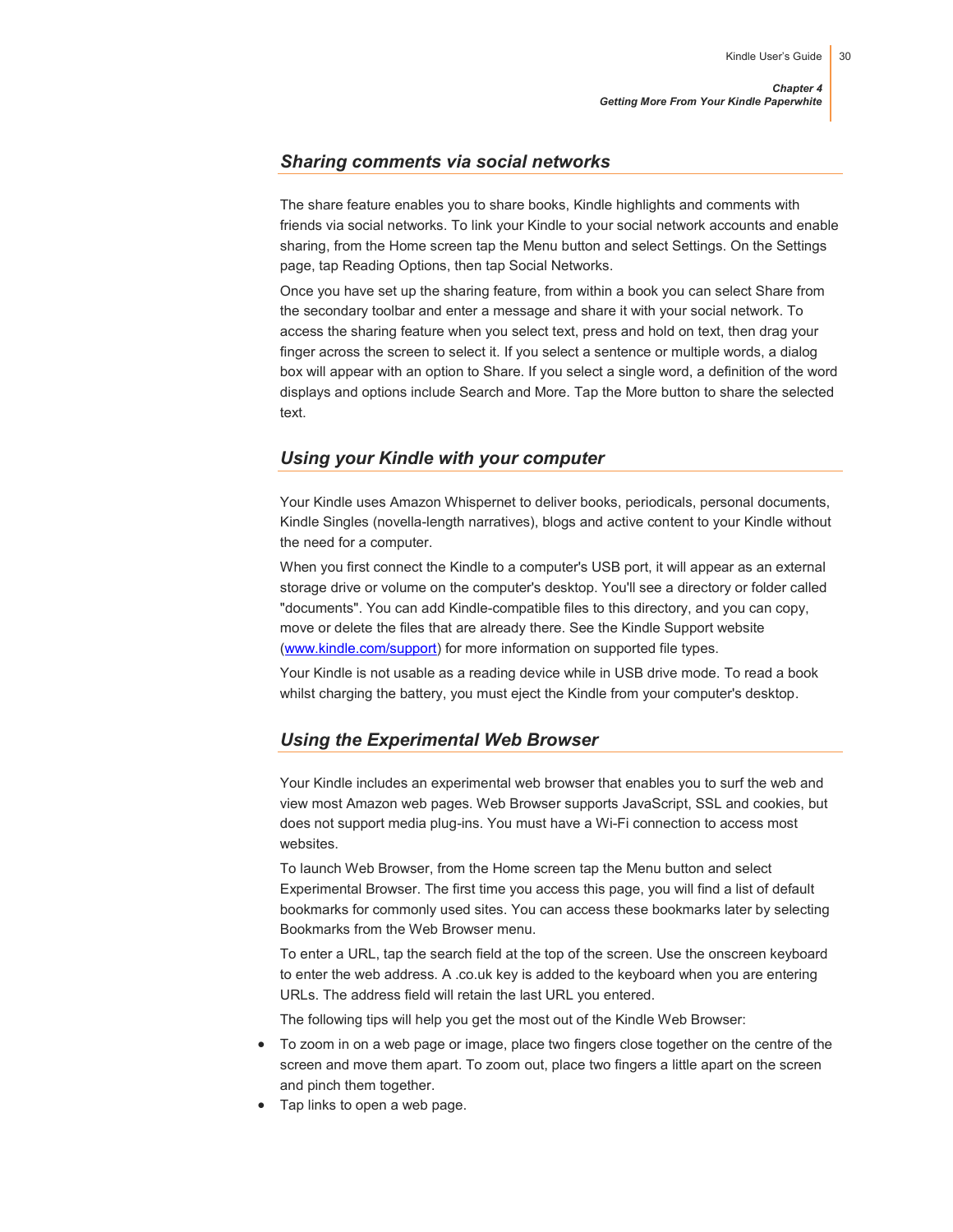*Chapter 4 Getting More From Your Kindle Paperwhite*

- Drag your finger left/right and up/down to navigate a web page.
- Tap the Back button in the upper left corner to return to the previous page you were viewing.
- Scroll down a web page by dragging your finger up the screen.
- To enter information in a field on a web page, select the field and the onscreen keyboard will display.
- <span id="page-30-0"></span>To return to previously viewed web pages, tap the Menu button and select History.

#### *Web Browser Menu*

From within Web Browser, tap the Menu button to view other options, including Article Mode, Bookmarks, Bookmark this Page, History, and Browser Settings. Browser Settings include Clear History, Clear Cookies, Disable JavaScript, and Disable Images. Note that web pages will load faster if you disable JavaScript.

When reading an article, there is also an option to switch to Article Mode which changes the page layout and displays the article in a simple text column, eliminating surrounding images and ads.

#### <span id="page-30-1"></span>*Bookmarks*

To bookmark a web page, tap the Menu button and select Bookmark this Page. To delete a bookmark, tap the Menu button and select Bookmarks. Tap the Remove button at the bottom of the page, tap to select the checkbox next to the URL(s) you want to remove, then tap the Remove button.

#### <span id="page-30-2"></span>*Downloading files*

Some websites may have books or documents that you want to download and read on your Kindle. You will be asked to confirm if you want to download these items to your Kindle Home screen. Supported file types for downloading include Kindle content (.AZW, .AZW1, AZW2, and AZW3), unprotected Mobipocket books (.MOBI, .PRC), and text files (.TXT).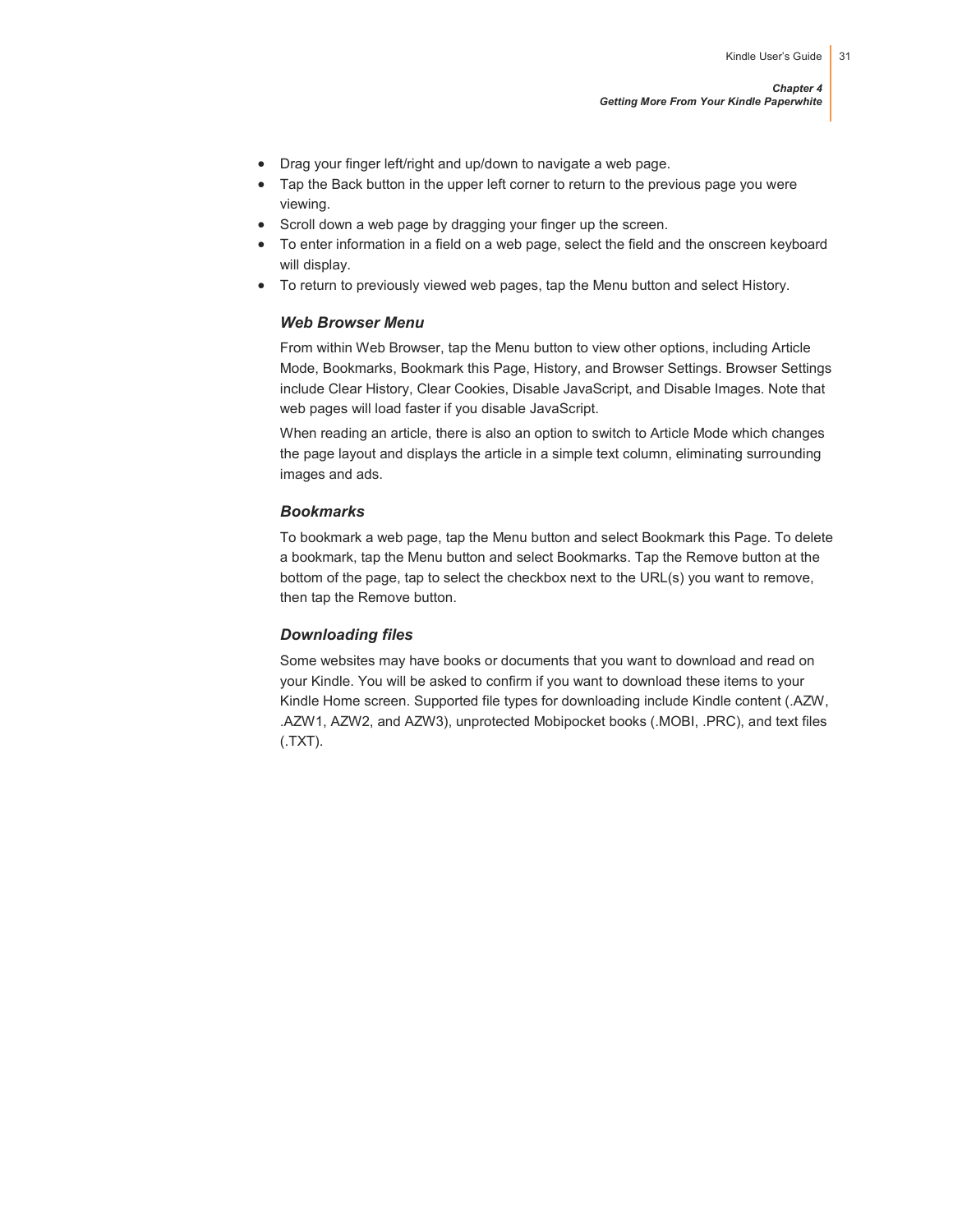*Chapter 5 Finding Additional Assistance*

# <span id="page-31-0"></span>*Chapter 5 Finding Additional Assistance*

The Kindle Customer Service website at **www.kindle.com/support** has helpful information, including frequently asked questions and how-to videos.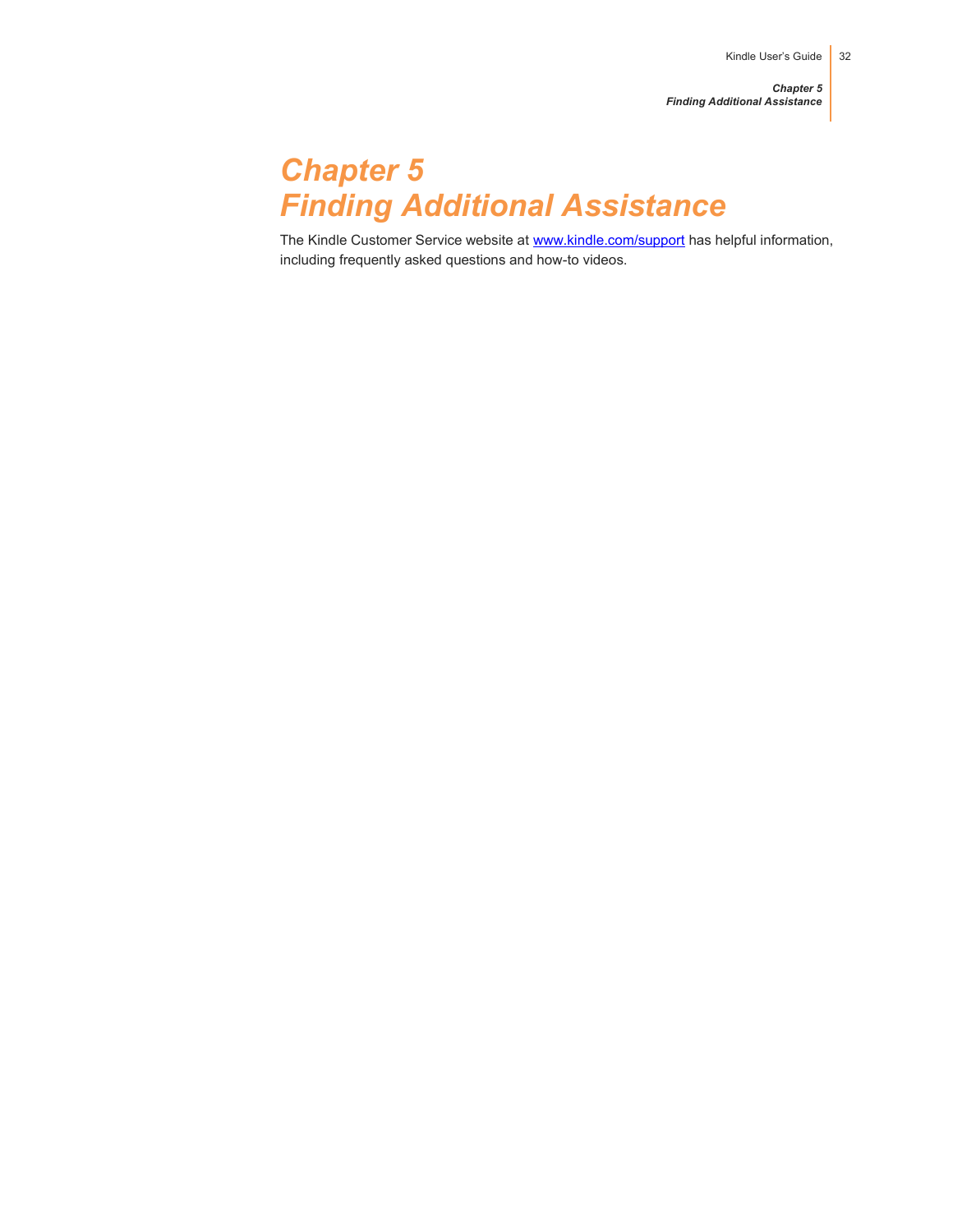*Appendix A Product Information*

# <span id="page-32-0"></span>*Appendix A Product Information*

# <span id="page-32-1"></span>*Safety and Compliance Information*

*Use Responsibly.* Read all instructions and safety information before use.

# **FAILURE TO FOLLOW THESE SAFETY INSTRUCTIONS COULD RESULT IN** *FIRE, ELECTRIC SHOCK, OR OTHER INJURY OR DAMAGE.*

# <span id="page-32-2"></span>*Maintaining Your Kindle Device*

Do not use your Kindle device or its accessories in rain, or near sinks or other wet locations. Take care not to spill any food or liquid on your Kindle. If your device does get wet, unplug all cables, turn off the wireless (tap the Menu button, select Settings, and enable Aeroplane Mode) and let the screen revert to the screensaver. Wait for the device to dry completely before pressing the power button to wake it again. Do not attempt to dry your Kindle with an external heat source, such as a microwave oven or hair dryer. Clean the screen with a soft cloth; be careful not to wipe it with anything abrasive. When carrying your Kindle in a bag or briefcase, keep a cover on it to avoid scratches.

Do not expose your Kindle to extreme heat or cold. For example, do not leave it in the boot of your car in sub-zero or high-heat conditions.

Use of third-party accessories may affect your Kindle's performance. In limited circumstances, use of third-party accessories may void your Kindle's limited warranty. Read all safety instructions for any accessories before using them with your Kindle.

# <span id="page-32-3"></span>*Device Service*

If your device needs service, please contact Amazon Customer Service. Contact details can be found a[t www.kindle.com/support](http://www.kindle.com/support)

<span id="page-32-4"></span>Improper service may void the warranty.

# *Battery Safety*

The rechargeable battery in your Kindle should be replaced only by an authorised service provider. For more information about batteries, go t[o www.kindle.com/support.](http://www.kindle.com/support) Your Kindle is not shipped with an AC adaptor. Your Kindle should only be charged using the USB cable included with the device, or another USB cable approved for use with your Kindle, with a compatible USB charger or USB port that meets the following requirements: USB-IF Battery Charging Spec, Rev 1.2.

# <span id="page-32-5"></span>*Other Safety Considerations*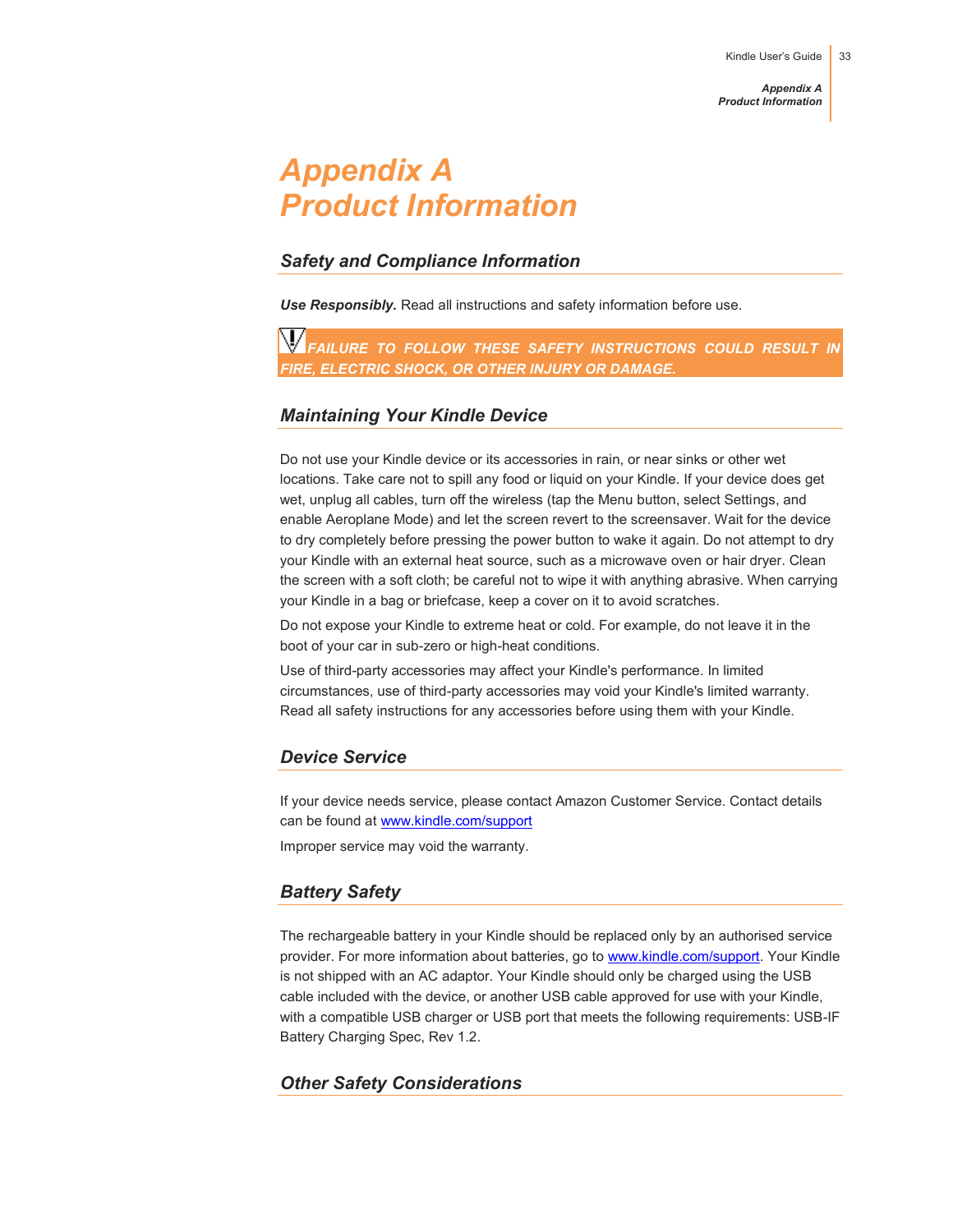*Appendix A Product Information*

Engaging in repetitive motions such as pressing keys or playing some games may cause you to experience occasional discomfort in your hands, arms, shoulders, neck, or other parts of your body. Discontinue use of your device and consult a physician if you experience headaches, blackouts, seizures, convulsion, eye or muscle twitching, loss of awareness, involuntary movement, disorientation, or other discomfort. To reduce the risk of these symptoms avoid prolonged use, hold your device some distance from your eyes, use your device in a well-lit room, and take frequent breaks.

Small parts contained in your device and its accessories may present a choking hazard to small children.

Using your Kindle while operating a vehicle is not recommended and may be prohibited or restricted in some areas. If you are in an area where using your Kindle while operating a vehicle is allowed, always give full attention to the operation of the vehicle and stop using your Kindle if it becomes a distraction.

#### <span id="page-33-0"></span>*Wireless Safety and Compliance*

Turn off your wireless connection in areas where wireless use is forbidden or when it may cause interference or danger. Some specific situations are described below. In general, you should not use your Kindle with your wireless connection turned on anywhere where you are not allowed to use a mobile device.

#### <span id="page-33-1"></span>*Turn Off Wireless When Flying*

To prevent possible interference with aircraft systems, the U.S. Federal Aviation Administration regulations and many other aviation agencies require you to have permission from a crew member to use your device's wireless service.

#### <span id="page-33-2"></span>*Using Your Kindle Around Other Electronic Devices*

Kindle generates, uses, and can radiate radio frequency (RF) energy and, if not used in accordance with its instructions, may cause harmful interference to radio communications and electronic equipment. External RF signals may affect improperly installed or inadequately shielded electronic operating systems, entertainment systems, and personal medical devices. While most modern electronic equipment is shielded from external RF signals, if in doubt, check with the manufacturer. For personal medical devices (such as pacemakers and hearing aids), consult your doctor or the manufacturer to determine whether they are adequately shielded from external RF signals.

#### <span id="page-33-3"></span>*Steps to Minimise Interference*

If your Kindle does cause interference to radio or television reception (which you can determine by turning your Kindle off and on), you can try to correct the interference by one or more of the following measures: reorient or relocate the receiving antenna for the radio or television; increase the separation between the radio or television and your Kindle;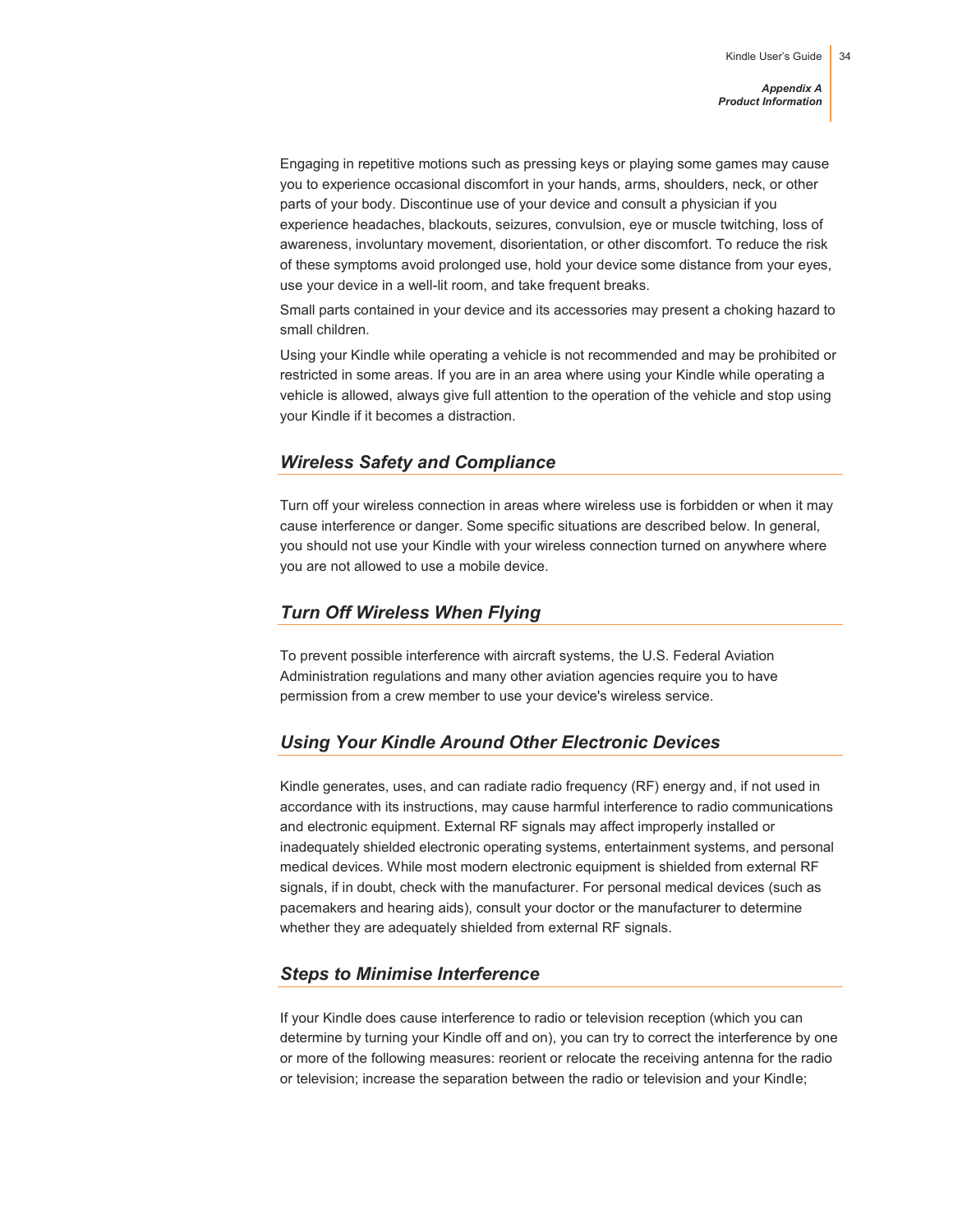connect equipment and receivers to different outlets; or consult the radio or television manufacturer or an experienced radio/TV technician for help.

# <span id="page-34-0"></span>*Look Out For Signs*

There are some places where RF signals could constitute a hazard, such as health-care facilities and construction sites. If you are not sure, look around for signs indicating that two-way radios or mobile phones should be turned off.

In addition, turn off and do not charge your device if you are in any area with a potentially explosive atmosphere, as sparks in such areas could cause an explosion or fire. Such areas are usually, but not always, clearly identified, and include areas where you would normally be advised to turn off your vehicle engine.

# <span id="page-34-1"></span>*FCC Compliance Statement*

This device and its related accessories such as the adaptor (the "Products") comply with part 15 of the FCC Rules. Operation of each Product is subject to the following two conditions: (1) each Product may not cause harmful interference, and (2) each Product must accept any interference received, including interference that may cause undesired operation.

Note: The Products have been tested and found to comply with the limits for a Class B digital device or external switching power supply, pursuant to part 15 of the FCC Rules. These limits are designed to provide reasonable protection against harmful interference in a residential installation. The Products generate, use and can radiate radio frequency energy and, if not installed and used in accordance with the instructions, may cause harmful interference to radio communications. However, there is no guarantee that interference will not occur in a particular installation. If a Product does cause harmful interference to radio or television reception, which can be determined by turning the Product off and on, the user is encouraged to try to correct the interference by one or more of the following measures:

- Reorient or relocate the receiving antenna.
- Increase the separation between the equipment and receiver.
- Connect the equipment into an outlet on a circuit different from that to which the receiver is connected.
- <span id="page-34-2"></span>Consult the dealer or an experienced radio/TV technician for help.

Changes or modifications to a Product by the user that are not expressly approved by the party responsible for compliance could cause the Product to no longer comply with the FCC Rules.

# *Information Regarding Exposure to Radio Frequency Energy*

Your Device is designed and manufactured not to exceed the emission limits for exposure to RF energy set by the Federal Communications Commission of the United States (FCC). Information on your Device is on file with the FCC and can be found under the Display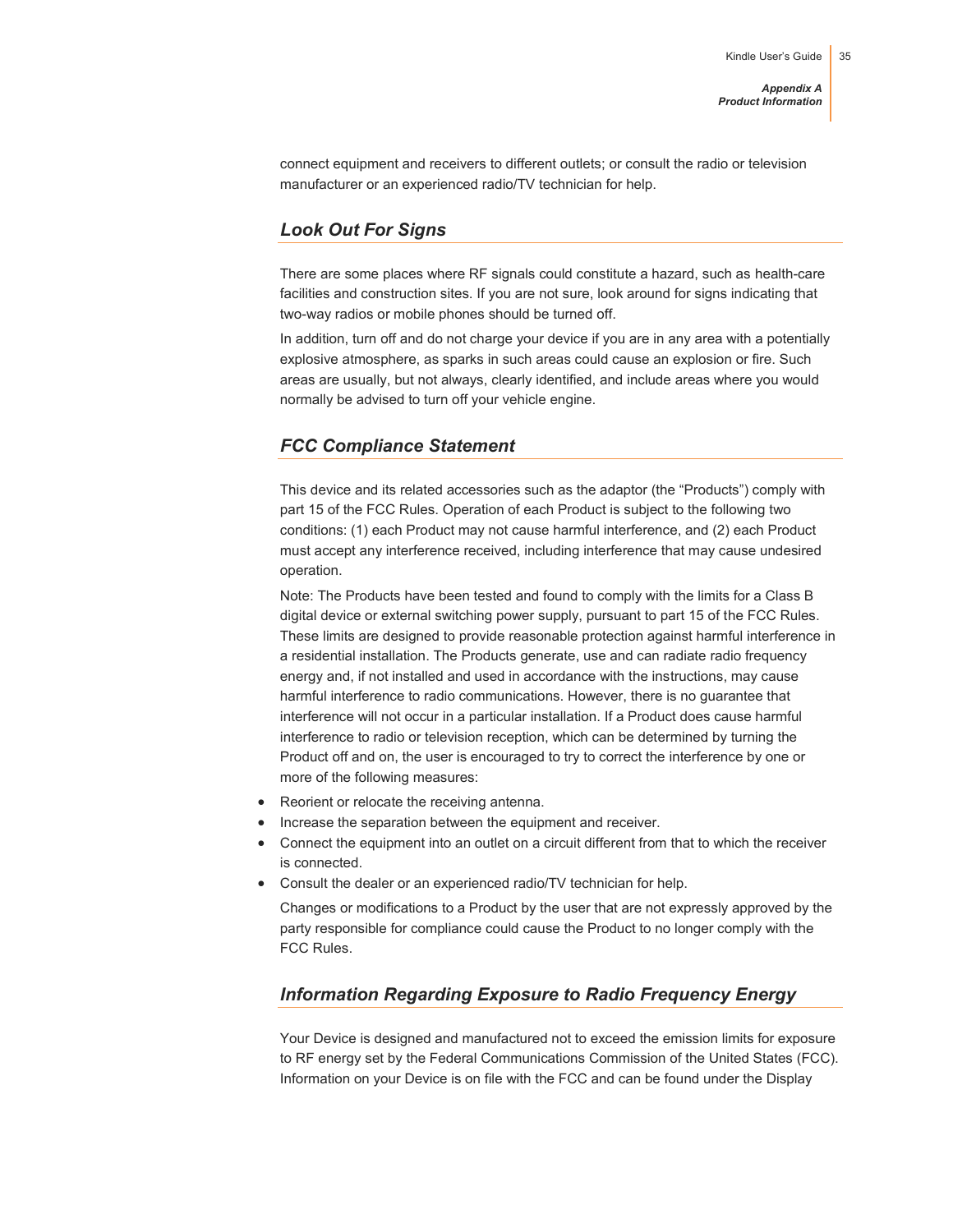Grant section of<http://transition.fcc.gov/oet/ea/> after searching for the FCC ID for your Device, which can be found on the back of the Device.

#### <span id="page-35-0"></span>*Canadian Compliance Statement*

This device complies with the Canadian ICES-003 Class B specifications.

This device complies with RSS 210 of Industry Canada. This Class B device meets all the requirements of the Canadian interference-causing equipment regulations.

This device complies with Industry Canada licence-exempt RSS standard(s). Operation is subject to the following two conditions:

1. this device may not cause interference; and

2. this device must accept any interference, including interference that may cause undesired operation of the device.

This device is compliant with general population/uncontrolled RF exposure limits pursuant to IC RSS-102.

#### *IEEE 1725 Battery Safety Statement*

- <span id="page-35-1"></span>Do not disassemble or open, crush, bend or deform, puncture or shred.
- Do not modify or remanufacture, attempt to insert foreign objects into the battery, immerse or expose to water or other liquids, expose to fire, explosion or other hazard.
- Only use the battery for the system for which it is specified.
- Only use the battery with a charging system that has been qualified with the system per this standard. Use of an unqualified battery or charger may present a risk of fire, explosion, leakage, or other hazard.
- Do not short-circuit a battery or allow metallic conductive objects to contact battery terminals.
- Replace the battery only with another battery that has been qualified with the system per this standard, IEEE-Std-1725-200x. Use of an unqualified battery may present a risk of fire, explosion, leakage or other hazard.
- Promptly dispose of used batteries in accordance with local regulations.
- <span id="page-35-2"></span>• Avoid dropping the device or battery. If the device or battery is dropped, especially on a hard surface, and the user suspects damage, take it to a service centre for inspection.

#### *EU Conformity*

Hereby, Amazon Fulfillment Services, Inc., declares that this device is in compliance with the essential requirements and other relevant provisions of RTTE Directive 1999/5/EC. A copy of the EU Declaration of Conformity is available at:

[www.kindle.com/kindlepaperwhite\\_doc](http://www.kindle.com/kindlepaperwhite_doc)

Applicable CE Marking:

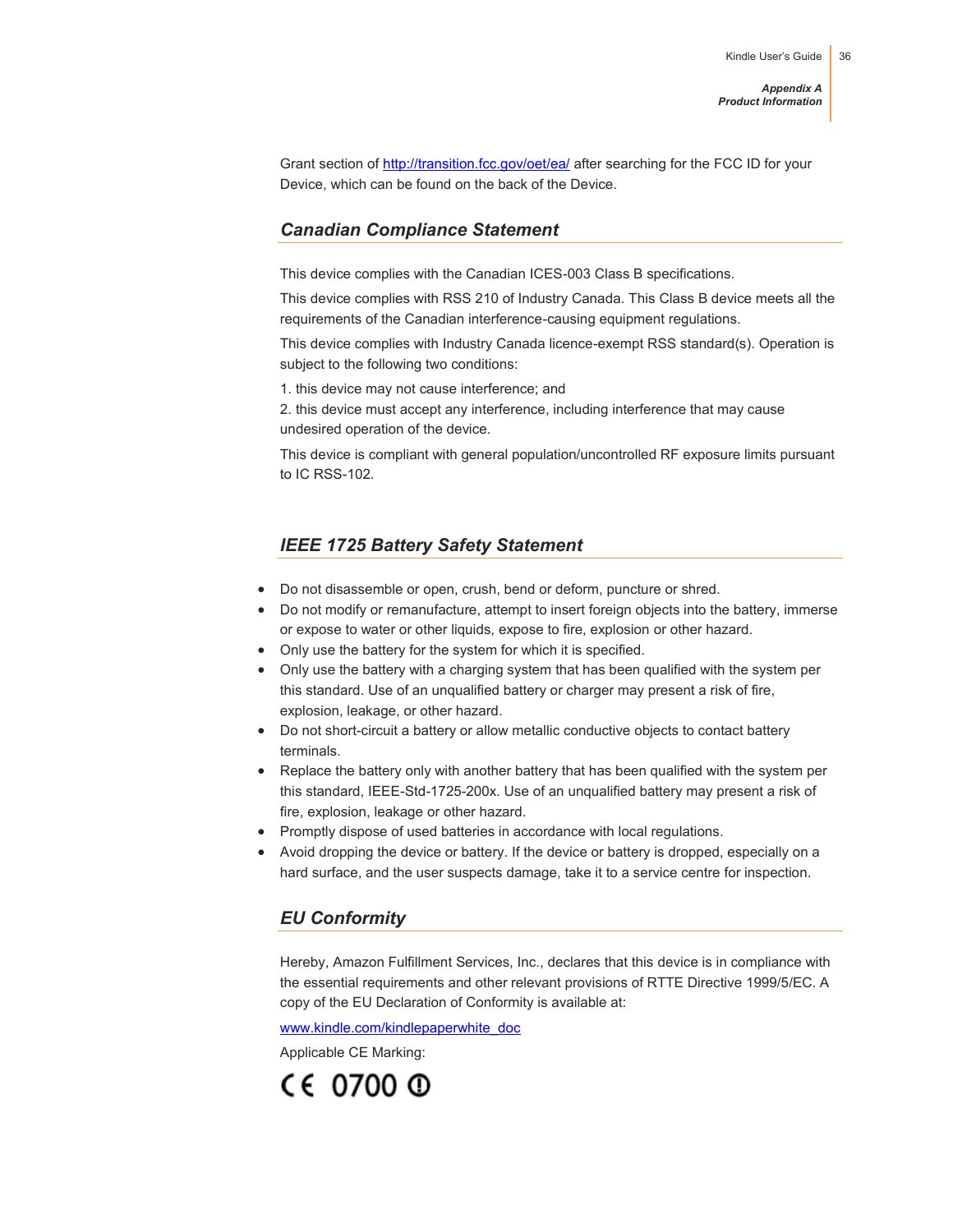| AT        | BE        | BG | <b>CY</b> | CZ        | DK |
|-----------|-----------|----|-----------|-----------|----|
| EE        | FI        | FR | DE        | GR        | HU |
| ΙE        | IT        | LV | LT        | LU        | MT |
| <b>NL</b> | PL        | PT | <b>RO</b> | <b>SK</b> | SI |
| ES        | <b>SE</b> | GB | ΗR        |           |    |

This device can be used in the following EU Member States:

# <span id="page-36-0"></span>*CE SAR Compliance*

This device meets the EU requirements (1999/519/EC) on the limitation of exposure of the general public to electromagnetic fields by way of health protection.

The limits are part of extensive recommendations for the protection of the general public. These recommendations have been developed and checked by independent scientific organisations through regular and thorough evaluations of scientific studies. The unit of measurement for the European Council's recommended limit for mobile devices is the "Specific Absorption Rate" (SAR), and the SAR limit is 2.0 W/ kg averaged over 10 grams of tissue. It meets the requirements of the International Commission on Non-Ionizing Radiation Protection (ICNIRP).

# *Recycling Kindle Properly*

<span id="page-36-2"></span><span id="page-36-1"></span>

In some areas, the disposal of certain electronic devices is regulated. Make sure you dispose of or recycle Kindle in accordance with your local laws and regulations. For information about recycling Kindle, go t[o www.kindle.com/support](http://www.kindle.com/support)

# *Product Specifications*

*Display* — 6" diagonal XGA display, 758 x 1,024 pixel resolution, 212 dpi resolution, 16 level grey scale.

*Size* — Kindle Wi-Fi: 169 mm by 117 mm by 9.16 mm (6.7 inches by 4.6 inches by 0.36 inches);

Kindle 3G+Wi-Fi: 169 mm by 117 mm by 9.27 mm (6.7 inches by 4.6 inches by 0.36 inches).

*Weight* — Kindle Wi-Fi: 213 g (7.5 ounces); Kindle 3G+Wi-Fi: 221 g (7.8 ounces).

**Storage** – 2 GB internal storage, with approximately 1 GB available to the user.

**Power** — AC power adaptor (sold separately) and rechargeable lithium polymer battery.

*Connectivity* — USB 2.0 (micro-B connector). 802.11b/g/n wireless modem in Kindle with international wireless.

**Operating temperature** — 0 °C to 35 °C (32 °F to 95 °F).

**Storage temperature** — -10 °C to 45 °C (14 °F to 113 °F).

*Wi-Fi* — 802.11b/g/n.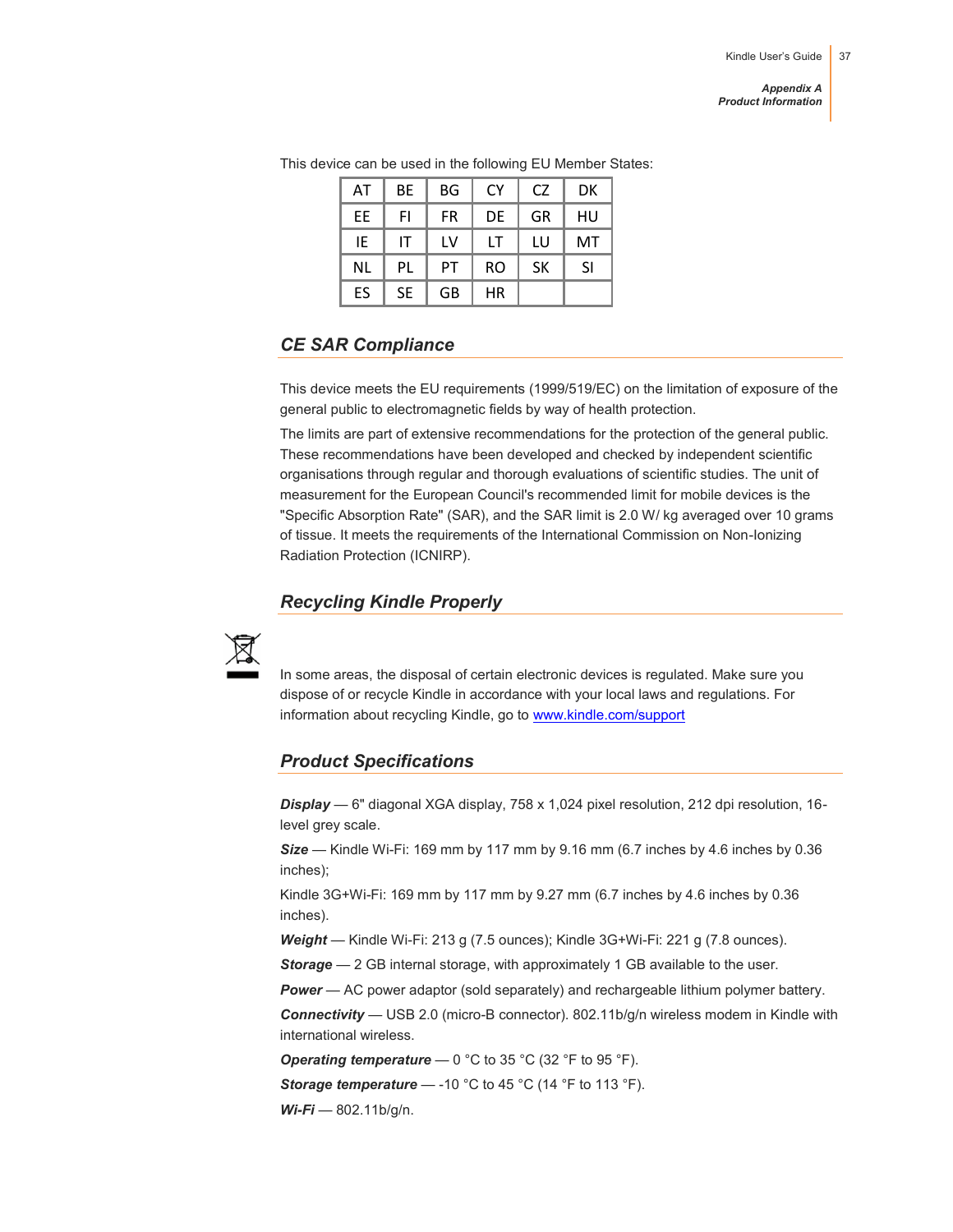### <span id="page-37-0"></span>*LEGAL TERMS*

Please read the applicable Licence Agreement and Terms of Use found at: [www.kindle.com/support](http://www.kindle.com/support)

# <span id="page-37-1"></span>*ONE-YEAR LIMITED WARRANTY*

This Warranty for the Kindle Device (the "Device") is provided by the entity set forth in the table below. The provider of this warranty is sometimes referred to herein as "we."

We warrant the Device against defects in materials and workmanship under ordinary consumer use for one year from the date of original retail purchase. During this warranty period, if a defect arises in the Device, and you follow the instructions for returning the Device, we will, at our option, to the extent permitted by law, either (i) repair the Device using either new or refurbished parts, (ii) replace the Device with a new or refurbished Device that is equivalent to the Device that is to be replaced, or (iii) refund to you all or part of the purchase price of the Device. This limited warranty applies, to the extent permitted by law, to any repair, replacement part or replacement device for the remainder of the original warranty period or for ninety days, whichever period is longer. All replaced parts and Devices for which a refund is given shall become our property. This limited warranty applies only to hardware components of the Device that are not subject to accident, misuse, neglect, fire or other external causes, alterations, repair or commercial use.

**Instructions.** For specific instructions about how to obtain warranty service for your Device, please contact Customer Service using the contact information provided below. In general, you will need to deliver your Device in either its original packaging or in equally protective packaging to the address specified by Customer Service. Before you deliver your Device for warranty service, it is your responsibility to back up any data, software, or other materials you may have stored or preserved on your Device. It is possible that such data, software or other materials will be lost or reformatted during service, and we will not be responsible for any such damage or loss.

Limitations. TO THE EXTENT PERMITTED BY LAW, THE WARRANTY AND REMEDIES SET FORTH ABOVE ARE EXCLUSIVE AND IN LIEU OF ALL OTHER WARRANTIES AND REMEDIES, AND WE SPECIFICALLY DISCLAIM ALL STATUTORY OR IMPLIED WARRANTIES, INCLUDING, BUT NOT LIMITED TO, WARRANTIES OF MERCHANTABILITY, FITNESS FOR A PARTICULAR PURPOSE AND AGAINST HIDDEN OR LATENT DEFECTS. IF WE CANNOT LAWFULLY DISCLAIM STATUTORY OR IMPLIED WARRANTIES, THEN TO THE EXTENT PERMITTED BY LAW, ALL SUCH WARRANTIES SHALL BE LIMITED IN DURATION TO THE DURATION OF THIS EXPRESS LIMITED WARRANTY AND TO REPAIR OR REPLACEMENT SERVICE.

SOME JURISDICTIONS DO NOT ALLOW LIMITATIONS ON HOW LONG A STATUTORY OR IMPLIED WARRANTY LASTS, SO THE ABOVE LIMITATION MAY NOT APPLY TO YOU. WE ARE NOT RESPONSIBLE FOR DIRECT, SPECIAL, INCIDENTAL OR CONSEQUENTIAL DAMAGES RESULTING FROM ANY BREACH OF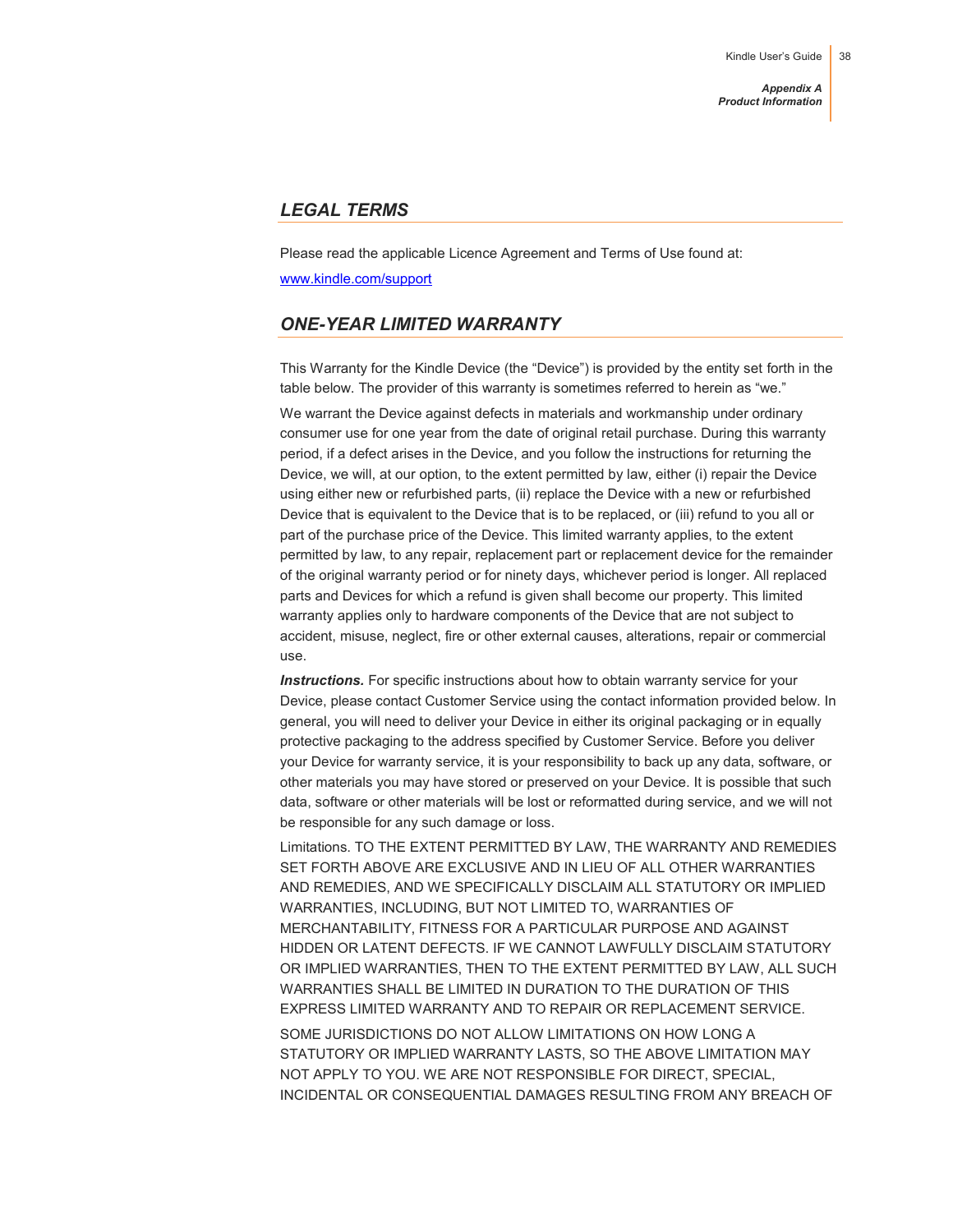WARRANTY OR UNDER ANY OTHER LEGAL THEORY. IN SOME JURISDICTIONS THE FOREGOING LIMITATION DOES NOT APPLY TO DEATH OR PERSONAL INJURY CLAIMS, OR ANY STATUTORY LIABILITY FOR INTENTIONAL AND GROSS NEGLIGENT ACTS AND/OR OMISSIONS, SO THE ABOVE EXCLUSION OR LIMITATION MAY NOT APPLY TO YOU. SOME JURISDICTIONS DO NOT ALLOW THE EXCLUSION OR LIMITATION OF DIRECT, INCIDENTAL OR CONSEQUENTIAL DAMAGES, SO THE ABOVE EXCLUSION OR LIMITATION MAY NOT APPLY TO YOU. THIS "LIMITATIONS" SECTION DOES NOT APPLY TO CUSTOMERS IN THE EUROPEAN UNION.

This limited warranty gives you specific rights. You may have additional rights under applicable law, and this limited warranty does not affect such rights.

FOR AUSTRALIAN CONSUMERS: Our goods come with guarantees that cannot be excluded under the Australian Consumer Law. You are entitled to a replacement or refund for a major failure and for compensation for any other reasonably foreseeable loss or damage. You are also entitled to have the goods repaired or replaced if the goods fail to be of acceptable quality and the failure does not amount to a major failure. Goods presented for repair may be replaced by refurbished goods of the same type rather than being repaired. Refurbished parts may be used to repair the goods.

| If you purchased your Device:                                                                                          | This Warranty is provided by:                                                                                                                                                |
|------------------------------------------------------------------------------------------------------------------------|------------------------------------------------------------------------------------------------------------------------------------------------------------------------------|
| From Amazon.co.uk, Amazon.de,<br>Amazon.fr, Amazon.it, Amazon.es, or<br>from authorised resellers located in<br>Europe | Amazon EU S.à.r.l., 5 rue Plaetis, L-2338,<br>Luxembourg                                                                                                                     |
| From Amazon.ca                                                                                                         | Amazon.com.ca, Inc., 410 Terry Ave. North,<br>Seattle, WA 98109-5210, United States                                                                                          |
| From Amazon.in or authorised<br>resellers located in India                                                             | Amazon Seller Services Private Limited.<br>Brigade World Trade Center, 8th Floor,<br>26/1, Dr. Rajkumar Road, Malleshwaram<br>(West), Bangalore 560 055, Karnataka,<br>India |
| From Amazon.co.jp or from authorised<br>resellers located in Japan                                                     | Amazon.com Int'l Sales, Inc., 410 Terry<br>Ave. North, Seattle, WA 98109-5210, United<br><b>States</b>                                                                       |
| From Amazon.cn or from authorised<br>resellers located in the People's<br>Republic of China                            | Amazon Joyo Co. Ltd., 26F, Bldg A, Ocean<br>International Center, No. 56 East 4th Ring<br>Road, Chaoyang District, Beijing, China                                            |
| From Amazon.com.br or from<br>authorised resellers located in Brazil                                                   | Amazon Serviços de Varejo do Brasil Ltda.,<br>CNPJ: 15.436.940/0001-03 Avenida das<br>Nacoes Unidas, 14.171 - Marble Tower -                                                 |

#### <span id="page-38-0"></span>*Warranty Provider*